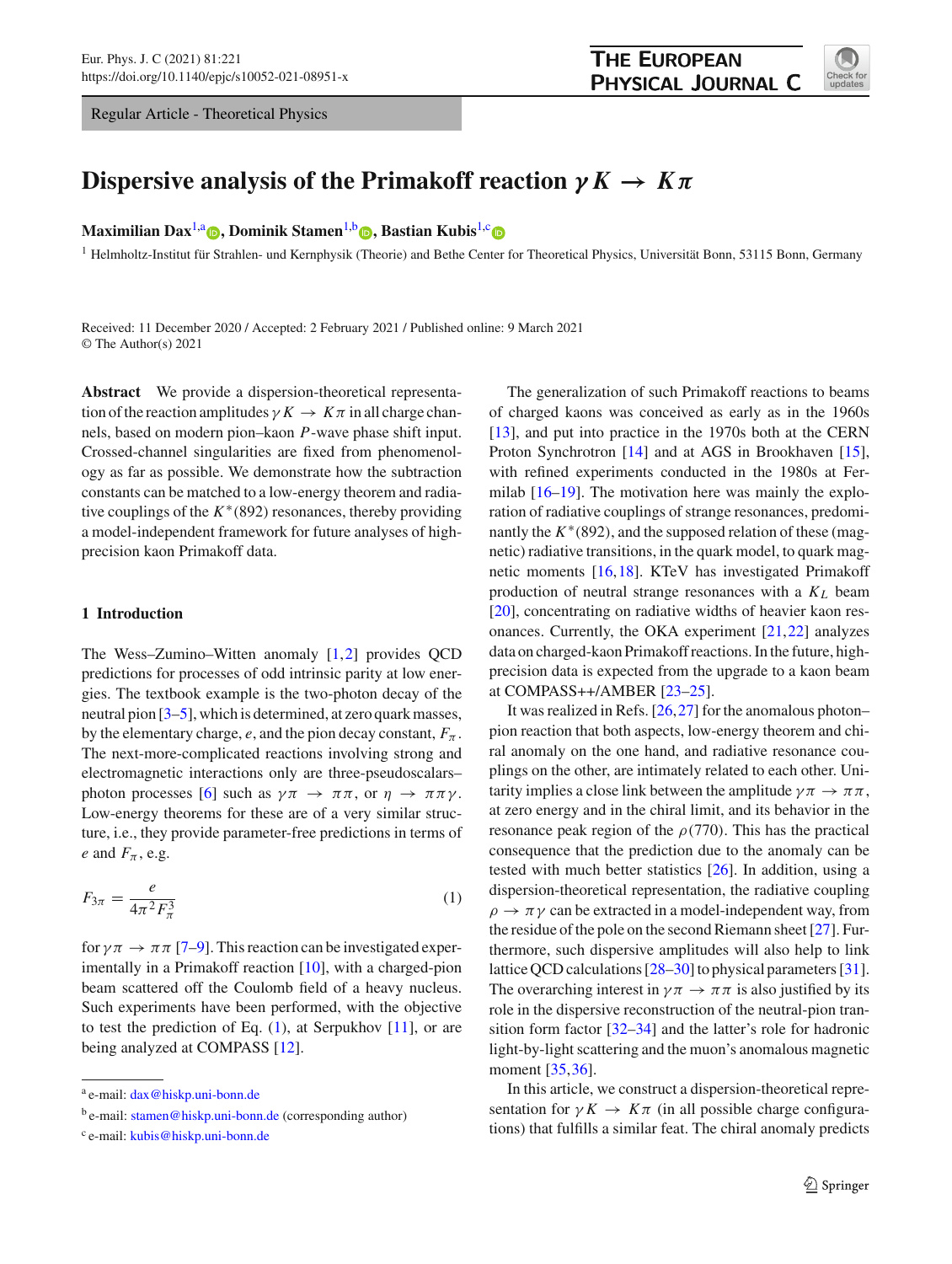the amplitudes for  $\pi^0$  production to have the exact same value in the chiral limit and at zero energy as the analogous photon–pion reaction, see Eq. [\(1\)](#page-0-0); based on the fundamental principles of analyticity and unitarity, the anomaly can also here be related to the radiative couplings of  $K^*(892) \rightarrow K\gamma$ [\[18](#page-16-11),[19,](#page-16-10)[37\]](#page-16-26). In this manner, our analysis provides a consistent framework to analyze future data, from OKA or COMPASS++/AMBER, in a theoretically sound setting. The radiative  $K^*$  coupling constants are, inter alia, important input quantities for coupled-channel descriptions of photon– photon fusion reactions  $\gamma \gamma \rightarrow \pi \pi / K \bar{K}$  [\[38](#page-16-27)[,39](#page-16-28)] and  $\gamma \gamma \rightarrow$  $\pi \eta/K\overline{K}$  [\[40](#page-16-29),[41\]](#page-16-30). On a similar note, the full  $\gamma K \to K\pi$ amplitudes might serve as a building block for an advanced analysis of Compton scattering on kaons, from which the kaon polarizabilities [\[42](#page-16-31)] can be extracted, the main motivation of the COMPASS kaon Primakoff program [\[43](#page-16-32)].

Previous theoretical work on these reactions is rather elusive. The channels with incoming charged kaons were calculated in Ref. [\[44\]](#page-16-33) in a tree-level model based on effective Lagrangians for vector exchanges. For  $\gamma K^- \to K^-\pi^0$  only, one-loop corrections in the chiral expansion have been considered [\[45](#page-16-34)[,46](#page-16-35)]. Here we derive Khuri–Treiman-type equations [\[47](#page-16-36)] for all possible charge configurations and solve these self-consistently for the (crossing-symmetric) *s*- and *u*-channels, while *t*-channel singularities are fixed from data and symmetry arguments as much as possible. To guarantee an accurate description of the universal kaon–pion final-state interactions, we employ phase shift input from corresponding Roy–Steiner analyses [\[48](#page-16-37)[–50\]](#page-16-38).

The outline of this article is as follows. We introduce the necessary kinematics as well as partial-wave and isospin formalism in Sect. [2,](#page-1-0) leading to the amplitude decomposition in terms of so-called reconstruction theorems. The fixed *t*-channel amplitudes are determined in Sect. [3.](#page-3-0) Section [4](#page-5-0) is devoted to derivation and solution of the Khuri–Treiman equations for  $\gamma K \to K \pi$ . In Sect. [5,](#page-8-0) we discuss the matching of the subtraction constants, the free parameters of the dispersive representation, to the chiral anomaly and the radiative *K*∗ couplings. Results for partial waves and cross sections are shown in Sect. [6.](#page-10-0) We summarize and conclude our study in Sect. [7.](#page-12-0) Some technical aspects about dispersive kernel functions are relegated to an appendix.

#### <span id="page-1-0"></span>**2 Decomposition of the amplitude**

2.1 Kinematics and partial-wave decomposition

We decompose the amplitude for the reaction

$$
\gamma(q)K(p_1) \to K(p_2)\pi(p_0) \tag{2}
$$

<span id="page-1-2"></span>in terms of a kinematic prefactor of odd intrinsic parity and the scalar amplitude  $\mathcal{F}(s, t, u)$  according to

$$
\mathcal{M} = i\varepsilon_{\mu\nu\alpha\beta}\epsilon^{\mu}p_1^{\nu}p_2^{\alpha}p_0^{\beta}\mathcal{F}(s,t,u),\tag{3}
$$

where  $\epsilon^{\mu}$  is the polarization vector of the photon and the Mandelstam variables [\[51](#page-16-39)] are given by  $s = (q + p_1)^2$ ,  $t = (q - p_0)^2$ , and  $u = (q - p_2)^2$ . In the isospin limit with  $M_{\pi} = M_{\pi^{\pm}}$  and  $M_K = 0.496$  GeV (the convention used in the pion–kaon scattering analysis of Ref. [\[49\]](#page-16-40)), the on-shell condition reads  $s + t + u = 2M_K^2 + M_\pi^2 = 3s_0$  and the elastic threshold is given by  $s_{\text{th}} = (M_K + M_\pi)^2$ . The cosine of the *s*-channel center-of-mass scattering angle  $z_s = \cos \theta_s$  and the two-body phase space factor  $\kappa(s)$  are defined by

$$
z_{s} = \frac{s(t - u) - M_{K}^{2} (M_{\pi}^{2} - M_{K}^{2})}{s (s - M_{K}^{2}) \kappa(s)},
$$
  

$$
\kappa(s) = \frac{\lambda^{1/2}(s, M_{\pi}^{2}, M_{K}^{2})}{s},
$$
 (4)

with the Källén function  $\lambda(x, y, z) = x^2 + y^2 + z^2 - 2(xy + z)$  $xz + yz$ ). The Mandelstam variables *t* and *u* can be expressed in terms of *s* and *zs* according to

$$
t = a^{+\Delta}(s) + b(s)z_s, \qquad a^{\pm\Delta}(s) = \frac{3s_0 - s}{2} \mp \frac{\Delta}{2s},
$$
  

$$
u = a^{-\Delta}(s) - b(s)z_s, \qquad b(s) = \frac{(s - M_K^2) \kappa(s)}{2},
$$
  

$$
\Delta = M_K^2 \left(M_\pi^2 - M_K^2\right).
$$
 (5)

The partial-wave decomposition and its inversion are given by [\[52\]](#page-16-41)

<span id="page-1-1"></span>
$$
\mathcal{F}(s, t, u) = \sum_{\ell} f_{\ell}(s) P'_{\ell}(z_s),
$$
  

$$
f_{\ell}(s) = \frac{1}{2} \int_{-1}^{1} dz_s [P_{\ell-1}(z_s) - P_{\ell+1}(z_s)] \mathcal{F}(s, t, u), \quad (6)
$$

<span id="page-1-3"></span>in terms of derivatives of the Legendre polynomials. In particular, the *P*-wave that dominates at low energies is found to be

$$
f_1(s) = \frac{3}{4} \int_{-1}^{1} dz_s (1 - z_s^2) \mathcal{F}(s, t, u).
$$
 (7)

Finally, the total cross section for  $\gamma K \to K \pi$  is given by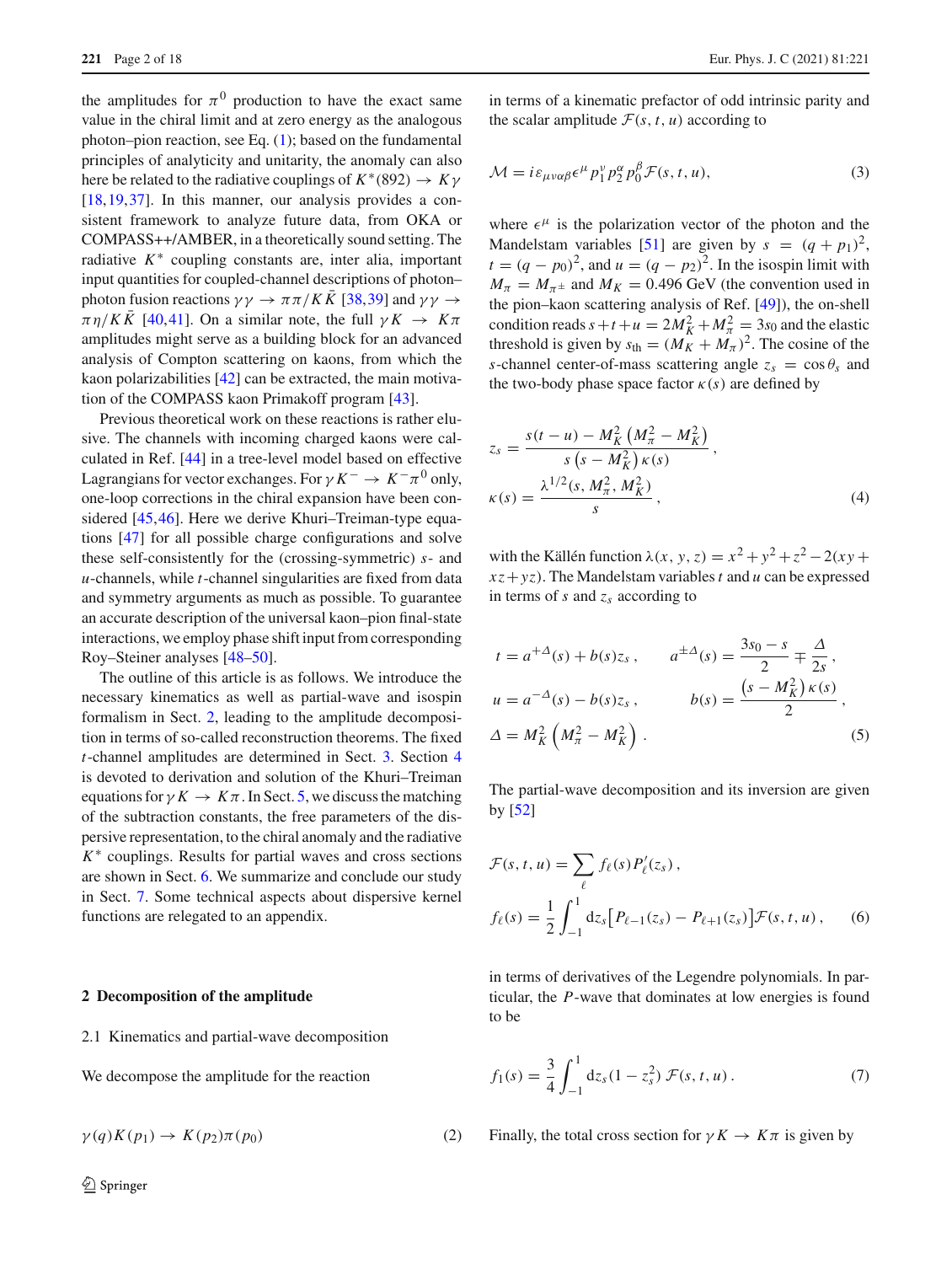$$
\sigma(s) = \frac{(s - M_K^2)\lambda^{3/2}(s, M_\pi^2, M_K^2)}{1024\pi s^2}
$$
  
 
$$
\times \int_{-1}^1 dz_s (1 - z_s^2) |\mathcal{F}(s, t, u)|^2
$$
  
= 
$$
\frac{(s - M_K^2)\lambda^{3/2}(s, M_\pi^2, M_K^2)}{768\pi s^2} (|f_1(s)|^2 + ...),
$$
 (8)

where the ellipsis denotes *D*- and higher partial waves.

In the following, we will also discuss the corresponding *t*-channel reaction

$$
\gamma(q)\pi(-p_0) \to K(p_2)\bar{K}(-p_1),\tag{9}
$$

for which the partial-wave expansion is defined analogously to Eq. [\(6\)](#page-1-1) with the cosine of the *t*-channel scattering angle  $z_t$ 

$$
z_t = \frac{t(s - u)}{s(s - M_\pi^2)\sigma_K(s)}, \text{ where } \sigma_P(s) = \sqrt{1 - \frac{4M_P^2}{s}}
$$
\n(10)

is the two-body phase space for equal masses. We will analyze the *t*-channel in terms of intermediate  $\pi \pi$  states, for which the photon–pion amplitude  $\mathcal{F}_{\gamma\pi \to \pi\pi}(s, t, u)$  defined analogously to Eq. [\(3\)](#page-1-2) serves as an input. We denote the corresponding partial waves (which necessarily have isospin  $I = 1$ ) by  $h_{\ell}^{1}(t)$ ,

<span id="page-2-1"></span>
$$
\mathcal{F}_{\gamma\pi \to \pi\pi}(s, t, u) = \sum_{\ell \text{ odd}} h_{\ell}^1(t) P_{\ell}^{\prime}(z_t).
$$
 (11)

Finally, we need to introduce the partial waves for two meson–meson scattering amplitudes. In the *s*-channel, pion– kaon elastic scattering of isospin *I* is expanded in partial waves  $t_{\ell}^{I}(s)$  according to

$$
T_{K\pi \to K\pi}^{I}(s, t, u) = 16\pi \sum_{\ell=0}^{\infty} (2\ell + 1) P_{\ell}(z_{s}) t_{\ell}^{I}(s), \qquad (12)
$$

which are parameterized in terms of the scattering phase shifts  $\delta^I_\ell(s)$  according to

$$
t_{\ell}^{I}(s) = \frac{e^{i\delta_{\ell}^{I}(s)}\sin\delta_{\ell}^{I}(s)}{\kappa(s)}.
$$
\n(13)

In the *t*-channel, we employ a slightly different convention for the  $\pi \pi \to K \bar{K}$  partial waves  $g_{\ell}^{I}(t)$  to keep them free of kinematical singularities,

$$
T_{\pi\pi \to K\bar{K}}^{I}(s, t, u)
$$
  
=  $16\pi \sqrt{2} \sum_{\ell=0}^{\infty} (2\ell + 1) [q_{\pi}(t)q_{K}(t)]^{\ell} P_{\ell}(z_{t})g_{\ell}^{I}(t),$  (14)

where  $q_P(t) = \sqrt{t} \sigma_P(t)/2$ .

#### <span id="page-2-3"></span>2.2 Isospin decomposition and reconstruction theorems

<span id="page-2-4"></span>In terms of isospin, the reaction  $\gamma K \to K \pi$  is equivalent to pion photoproduction off a nucleon  $\gamma N \to N\pi$  studied, e.g., in Refs. [\[53](#page-16-42)[–58\]](#page-16-43). The isospin decomposition for the latter process thus also applies here:

$$
\mathcal{F}^{-0}(\gamma K^{-} \to K^{-}\pi^{0}) = A^{(+)} - A^{(0)},
$$
  
\n
$$
\mathcal{F}^{0-}(\gamma K^{-} \to \bar{K}^{0}\pi^{-}) = -\sqrt{2} (A^{(-)} - A^{(0)}) ,
$$
  
\n
$$
\mathcal{F}^{00}(\gamma \bar{K}^{0} \to \bar{K}^{0}\pi^{0}) = A^{(+)} + A^{(0)},
$$
  
\n
$$
\mathcal{F}^{-+}(\gamma \bar{K}^{0} \to K^{-}\pi^{+}) = \sqrt{2} (A^{(-)} + A^{(0)}) .
$$
 (15)

The amplitude  $A^{(0)}$  is associated with the isoscalar photon component. It has total isospin  $I = 1/2$  in the *s*- and *u*channels and isospin  $I = 1$  in the *t*-channel. The amplitudes  $A^{(+)}$  and  $A^{(-)}$  on the other hand correspond to an isovector photon. In the *t*-channel, they have pure isospin  $I = 0$  and *I* = 1, respectively.  $A^{(+)}$  and  $A^{(-)}$  can be decomposed in terms of amplitudes  $A^{(1/2)}$  and  $A^{(3/2)}$  of definite isospin  $I =$  $1/2$  and  $I = 3/2$  in the *s*- and *u*-channels according to

$$
A^{(+)} = \frac{1}{3} \left( A^{(1/2)} + 2A^{(3/2)} \right),
$$
  
\n
$$
A^{(-)} = \frac{1}{3} \left( A^{(1/2)} - A^{(3/2)} \right).
$$
\n(16)

For dispersion-theoretical analyses of scattering or (threebody) decay amplitudes, it is highly advantageous to decompose these in terms of single-variable amplitudes (SVAs). Decompositions of such a kind are commonly referred to as reconstruction theorems [\[59](#page-16-44)[–61](#page-16-45)]. While the end results have the simple appearance of a combined partial-wave expansion simultaneously in all three Mandelstam variables, the derivation requires a careful analysis of the amplitudes using fixed-*s*, -*t*, and -*u* dispersion relations [\[62](#page-16-46)]. With one exception, we neglect discontinuities of partial waves with  $\ell \geq 2$ , resulting in the following reconstruction theorems for  $A^{(0)}$ ,  $A^{(+)}$ , and  $A^{(-)}$ :

$$
A^{(0)}(s, t, u) = \mathcal{F}^{(0)}(s) + \mathcal{G}^{(0)}(t) + \mathcal{F}^{(0)}(u),
$$
  
\n
$$
A^{(+)}(s, t, u) = \mathcal{F}^{(1/2)}(s) + \mathcal{F}^{(3/2)}(s) + \mathcal{G}^{(+)}(t)
$$
  
\n
$$
+ \mathcal{F}^{(1/2)}(u) + \mathcal{F}^{(3/2)}(u),
$$
  
\n
$$
A^{(-)}(s, t, u) = \mathcal{F}^{(1/2)}(s) - \frac{1}{2}\mathcal{F}^{(3/2)}(s) + (u - s)\mathcal{H}^{(-)}(t)
$$
  
\n
$$
- \mathcal{F}^{(1/2)}(u) + \frac{1}{2}\mathcal{F}^{(3/2)}(u). \tag{17}
$$

<span id="page-2-2"></span><span id="page-2-0"></span>It can be shown that the decomposition [\(17\)](#page-2-0), omitting the *D*-wave SVA  $\mathcal{H}^{(-)}(t)$ , is sufficient to reproduce the chiral expansion of the  $\gamma K \to K \pi$  amplitudes exactly up to corrections of  $O(p^{10})$ . We retain  $\mathcal{H}^{(-)}(t)$  since the correspond-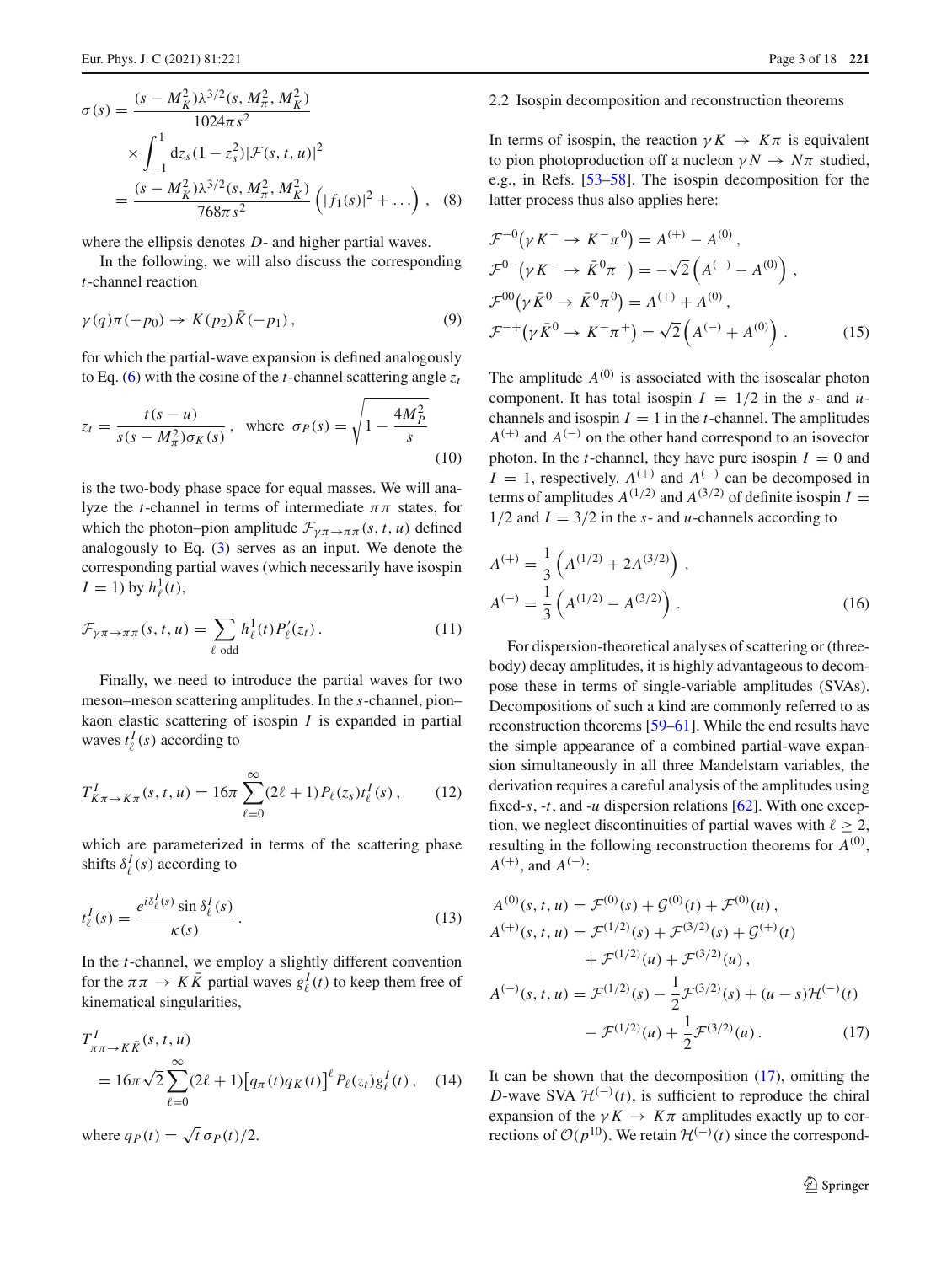ing *P*-wave is forbidden by charge conjugation, such that the *D*-wave SVA represents the leading *t*-channel discontinuity in  $A^{(-)}$ . Moreover,  $\mathcal{H}^{(-)}$  is enhanced due to the resonant  $a_2(1320)$  contribution.

Despite the (potentially) very high accuracy of the representation [\(17\)](#page-2-0) at low energies, the range of applicability towards higher energies is clearly limited. One of the main limiting factors for a description of cross-section data in the direct or *s*-channel is the appearance of a resonant  $K\pi$  *D*wave around the  $K_2^*(1430)$ , which has been measured to also couple to  $\gamma K$  at least in the charged case [\[17\]](#page-16-47). Given a width of  $\Gamma_{K_2^*(1430)} = 100(2)$  MeV, this suggests our representation to be applicable up to well below  $\sqrt{s} = 1.3$  GeV. Furthermore, for the dominant  $K\pi$  *P*-wave, we will stick to the implementation of elastic unitarity with  $K\pi$  intermediate states only, which will break down around the *K*∗(1410) resonance  $(\Gamma_{K^*(1410)} = 232(21) \text{ MeV})$  with its large inelastic coupling mainly to  $K \pi \pi$ .<sup>[1](#page-3-1)</sup> For this reason, the dispersive amplitude representation we aim for is supposed to be valid to good approximation up to  $\sqrt{s} = 1.2$  GeV. As a side remark, we point out that our analysis is at this point limited to real photons, and hence its isovector part is not immediately transferable to the vector current in corresponding  $\tau$ decays,  $\tau^- \to (K\bar{K}\pi)^-\nu_\tau$ .

The quantum numbers of all aforementioned SVAs and the corresponding dominant resonances in the low-energy regime are summarized in Table [1.](#page-4-0)

The decompositions in Eq. [\(17\)](#page-2-0) are not unique, as only the full amplitudes are physically observable, not the individual SVAs. It is easily checked that  $A^{(0)}$ ,  $A^{(+)}$ , and  $A^{(-)}$ are invariant under the following shifts in the SVAs:

$$
\delta \mathcal{F}^{(0)}(s) = \alpha + \delta(s - s_0),
$$
  
\n
$$
\delta \mathcal{G}^{(0)}(t) = -2\alpha + \delta(t - s_0),
$$
  
\n
$$
\delta \mathcal{F}^{(1/2)}(s) = \beta - \gamma + 2\epsilon(s - s_0) - 2\eta s,
$$
  
\n
$$
\delta \mathcal{F}^{(3/2)}(s) = -\beta - \gamma + 2\epsilon(s - s_0) + 2\eta s,
$$
  
\n
$$
\delta \mathcal{G}^{(+)}(t) = 4\gamma + 4\epsilon(t - s_0),
$$
  
\n
$$
\delta \mathcal{H}^{(-)}(t) = \epsilon - 3\eta.
$$
\n(18)

In the following, we omit non-constant polynomial shifts from consideration, as we will constrain the SVAs not to grow for large arguments; this implies  $\delta = \epsilon = \eta = 0$ . Therefore these shifts are forbidden if and only if the SVAs satisfy the asymptotic constraints. We will furthermore fix the *t*-channel SVAs, such that the only remaining ambiguity in Eq. [\(18\)](#page-3-2) is due to  $\beta$ , which allows us to shift a constant between  $\mathcal{F}^{(1/2)}$  and  $\mathcal{F}^{(3/2)}$ .



<span id="page-3-3"></span>**Fig. 1** *t*-channel contributions to  $\gamma K \to K \pi$ ; see main text for the individual terms

### <span id="page-3-0"></span>**3 Singularities in the** *t***-channel**

The usual approach to analyzing Khuri–Treiman-type systems is to solve the unitarity relations for the single-variable amplitudes in all three channels fully self-consistently. This is an obvious strategy for perfectly crossing-symmetric systems such as  $\gamma \pi \rightarrow \pi \pi$  [\[26\]](#page-16-17), related three-pion decays [\[65](#page-17-2)], or even pion–pion scattering [\[66\]](#page-17-3), but has also been followed for less symmetric processes such as  $\eta \to \pi^+ \pi^- \pi^0$  [\[67](#page-17-4)],  $\eta' \to \eta \pi \pi$  [\[68](#page-17-5)], or  $D \to \bar{K} \pi \pi$  [\[69,](#page-17-6)[70\]](#page-17-7). We do not pursue this approach here as far as the *t*-channel is concerned, for the following reasons: the *t*-channel singularities in  $\gamma K \to K \pi$ are either dominantly inelastic  $(\rho, a_2)$ , or consist of very narrow poles  $(\phi)$ , or both  $(\omega)$ . For this reason, in our analysis we approximate these by fixed *t*-channel contributions, similar in spirit e.g. to various analyses of  $\gamma \gamma \rightarrow \pi \pi$  [\[38,](#page-16-27)[71\]](#page-17-8) or the description of left-hand cuts in  $\eta^{(1)} \to \pi^+ \pi^- \gamma$  [\[72](#page-17-9)].

## <span id="page-3-5"></span>3.1  $\mathcal{G}^{(+)}$  using vector meson dominance

The isospin  $I = 0$  *P*-wave amplitude  $\mathcal{G}^{(+)}(t)$  is dominated by the  $\omega$  and  $\phi$  vector mesons. We calculate this SVA via treelevel exchanges with intermediate vector resonances  $V \in$  $\{\omega, \phi\}$ , see Fig. [1.](#page-3-3) To this end we use the effective Lagrangian from Ref. [\[73\]](#page-17-10). Encoding the relevant Goldstone bosons in

<span id="page-3-2"></span>
$$
\Phi = \sqrt{2} \begin{pmatrix} \frac{\pi^0}{\sqrt{2}} & \pi^+ & K^+ \\ \pi^- & \frac{-\pi^0}{\sqrt{2}} & K^0 \\ K^- & \bar{K}^0 & 0 \end{pmatrix}
$$
(19)

and the vector mesons in

$$
V_{\mu} = \sqrt{2} \begin{pmatrix} \frac{\rho + \omega}{\sqrt{2}} & \rho^{+} & K^{*+} \\ \rho^{-} & \frac{-\rho + \omega}{\sqrt{2}} & K^{*0} \\ K^{*-} & K^{*0} & \phi \end{pmatrix}_{\mu},
$$
 (20)

the  $V\Phi\gamma$  interaction Lagrangian is given by [\[74](#page-17-11)]

<span id="page-3-4"></span>
$$
\mathcal{L}_{V\Phi\gamma} = \frac{ed_V}{4} \varepsilon^{\mu\nu\alpha\beta} F_{\mu\nu} \text{Tr} \left( \{ Q, V_{\alpha} \} \partial_{\beta} \Phi \right), \tag{21}
$$

<span id="page-3-1"></span>See, e.g., Refs. [\[63](#page-17-0)[,64](#page-17-1)] for a coupled-channel treatment of  $K\pi \leftrightarrow$  $K\pi\pi$  in the *P*-wave.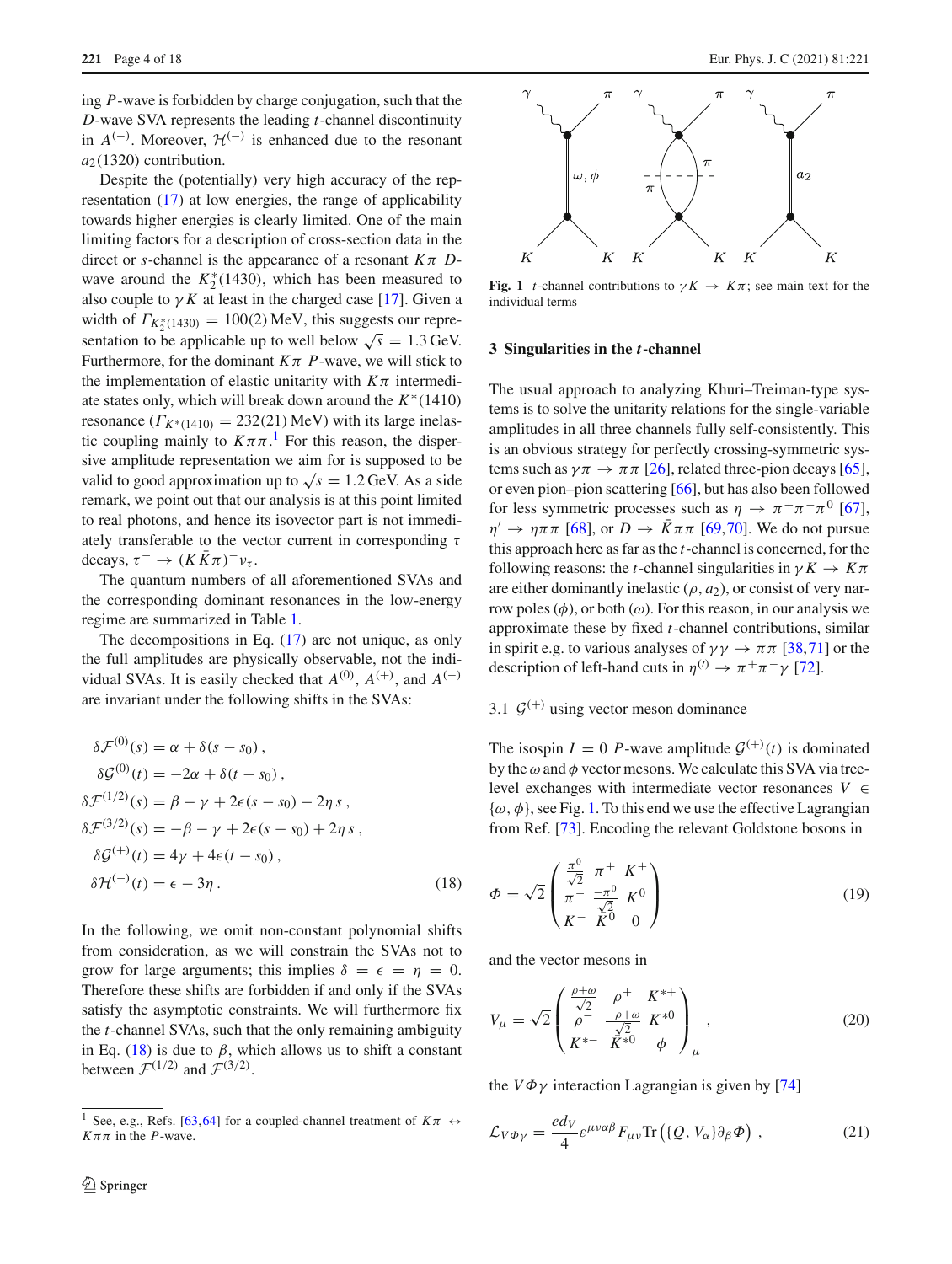<span id="page-4-0"></span>**Table 1** Quantum numbers of the six single-variable amplitudes. The isospin in the  $s$ -,  $t$ -, and  $u$ -channels is denoted by  $I_s$ ,  $I_t$ , and  $I_u$ , respectively.  $I_{\nu}$  refers to the isospin of the photon. The *C* and *G* eigenvalues of

the single-variable amplitudes are denoted by  $\eta_C$  and  $\eta_G$ . The '/' symbol indicates a non-definite value. In the last column the resonances that dominate the respective SVAs are given

|                       | $I_{S}$ | $I_{\mathcal{U}}$ | $I_{\mathcal{V}}$ | $\eta_G$          | $\eta_C$ | Resonance      |
|-----------------------|---------|-------------------|-------------------|-------------------|----------|----------------|
| $\mathcal{F}^{(1/2)}$ | 1/2     | 1/2               |                   |                   |          | $K^*$          |
| $\mathcal{F}^{(3/2)}$ | 3/2     | 3/2               |                   |                   |          |                |
| $\mathcal{F}^{(0)}$   | 1/2     | 1/2               | 0                 |                   |          | $K^*$          |
| $\mathcal{G}^{(0)}$   |         |                   |                   |                   |          | $\rho$         |
| $\mathcal{G}^{(+)}$   |         |                   |                   | $\qquad \qquad -$ | —        | $\omega, \phi$ |
| $\mathcal{H}^{(-)}$   |         |                   |                   |                   |          | $a_2$          |

<span id="page-4-1"></span>**Table 2** The absolute values of the coupling constants required for the tree-level resonance exchange calculations are determined via the partial widths [\[78\]](#page-17-12) of the corresponding two-body decays

|                                           | Partial width     | Coupling constant                                 |
|-------------------------------------------|-------------------|---------------------------------------------------|
| $\omega \rightarrow \pi^0 \gamma$         | $713.2(19.9)$ keV | $ d_{\omega}  = 2.32(4) \,\text{GeV}^{-1}$        |
| $\rho^0 \rightarrow \pi^0 \gamma$         | $70.1(9.0)$ keV   | $ d_{\rho}^{\rm n}  = 2.22(15) \,\text{GeV}^{-1}$ |
| $\rho^{\pm} \rightarrow \pi^{\pm} \gamma$ | $66.5(7.4)$ keV   | $ d_{\rho}^{\rm c}  = 2.16(12) \,\text{GeV}^{-1}$ |
| $\phi \rightarrow \pi^0 \gamma$           | $5.5(2)$ keV      | $ d_{\phi}  = 0.135(3) \,\text{GeV}^{-1}$         |
| $\phi \rightarrow K^+K^-$                 | $2.091(22)$ MeV   | $ g_{\phi}^{\rm c}  = 6.33(3)$                    |
| $\phi \rightarrow K^0_L K^0_S$            | $1.445(18)$ MeV   | $ g_{\phi}^{\rm n}  = 6.48(4)$                    |
| $\omega \rightarrow K K$                  |                   | $ g_{\omega}  = 7.1(8)$                           |
| $a_2 \rightarrow K K$                     | $5.2(9)$ MeV      | $ g_T  = 22(2)$ MeV                               |
| $a_2\to\gamma\pi$                         | $311(32)$ keV     | $ c_T  = 0.062(3) \,\text{GeV}^{-1}$              |

with the quark charge matrix  $Q = \text{diag}(2, -1, -1)/3$  and the electromagnetic field strength tensor  $F_{\mu\nu} = \partial_{\mu} A_{\nu} - \partial_{\nu} A_{\mu}$ . Expanding Eq. [\(21\)](#page-3-4), we find the interaction Lagrangian for  $V\pi^0\gamma$  vertices

$$
\mathcal{L}_{V\pi^0\gamma} = \frac{e}{2} \varepsilon^{\mu\nu\alpha\beta} F_{\mu\nu} \big[ d_V (c_\rho \rho_\alpha^0 + c_\omega \omega_\alpha) + \bar{d}_\phi \phi_\alpha \big] \partial_\beta \pi^0 \,,
$$
\n(22)

where the Clebsch–Gordan coefficients  $c_{\rho} = 1/3$ ,  $c_{\omega} = 1$ account for *SU*(3) symmetry, and we have added an OZI-suppressed [\[75](#page-17-13)[–77](#page-17-14)]  $\phi \pi^0 \gamma$  coupling  $\bar{d}_{\phi}$  by hand, normalized in analogy to the  $\omega \pi^0 \gamma$  vertex. The couplings  $d_V$  are fixed via the corresponding partial widths

$$
\Gamma(V \to \pi^0 \gamma) = \frac{e^2 c_V^2 d_V^2}{96\pi} \left(\frac{M_V^2 - M_\pi^2}{M_V}\right)^3.
$$
 (23)

For the results listed in Table [2,](#page-4-1) we have determined the couplings  $d_{\omega}$ ,  $d_{\rho}^{\text{nlc}}$  separately, which however agree with each other within uncertainties.

<span id="page-4-4"></span>The interaction Lagrangian for *V*ΦΦ vertices reads

$$
\mathcal{L}_{V\Phi\Phi} = \frac{g_V}{4} \text{Tr}\left(V^{\mu} \left[\partial_{\mu} \Phi, \Phi\right]\right). \tag{24}
$$

We fix the coupling  $g_{\phi}^c$  via the  $\phi \to K^+K^-$  partial width

$$
\Gamma\left(\phi \to K^{+}K^{-}\right) = \frac{(g_{\phi}^{c})^{2}}{96\pi}M_{\phi}\left(1 - \frac{4M_{K^{\pm}}^{2}}{M_{\phi}^{2}}\right)^{\frac{3}{2}}.\tag{25}
$$

The result is also shown in Table [2,](#page-4-1) and deviates slightly from the one for neutral kaons. Both agree with the  $\rho \pi \pi$  coupling at the 5% level,  $|g_{\rho}| = 6.01 \binom{+0.04}{-0.07}$  [\[79](#page-17-15)]. Note that we neglect complex phases for the *t*-channel couplings throughout.

The  $\omega \to K\bar{K}$  coupling required for the dominant  $\omega$ exchange contribution cannot be determined from a direct decay. One option is to simply fix it using *SU*(3) symmetry, with plausible guesses at best of the uncertainty attached. A somewhat more data-driven access to this coupling can be obtained by relying on a vector-meson-dominance (VMD) model fitted to time-like kaon form factor data from *e*+*e*<sup>−</sup> →  $K^+K^-$ ,  $K_S K_L$ , and  $\tau^- \to K^- K_S \nu_{\tau}$ , see Model II in Ref. [\[80](#page-17-16)]. Together with the  $\omega$ –photon coupling from  $\omega \rightarrow e^+e^-$ [\[27](#page-16-18)] we obtain  $g_{\omega}$  as shown in Table [2.](#page-4-1) The error is dominated by the fit value from Ref. [\[80](#page-17-16)]; within uncertainties,  $g_{\omega}$  is indeed compatible with *SU*(3) symmetry.

<span id="page-4-3"></span><span id="page-4-2"></span>Adding the  $\omega$  and  $\phi$  tree-level contributions, we obtain the SVA

$$
\mathcal{G}^{(+)}(t) = e \left[ \frac{g_{\omega} d_{\omega}}{M_{\omega}^2 - t} - \frac{\sqrt{2} g_{\phi}^c \bar{d}_{\phi}}{M_{\phi}^2 - t} \right].
$$
 (26)

Note that the sign difference arises due to the Clebsch– Gordan coefficients in the *V*ΦΦ Lagrangian. We use zerowidth propagators for the vector mesons as *t* is negative in  $\gamma K \to K \pi$ .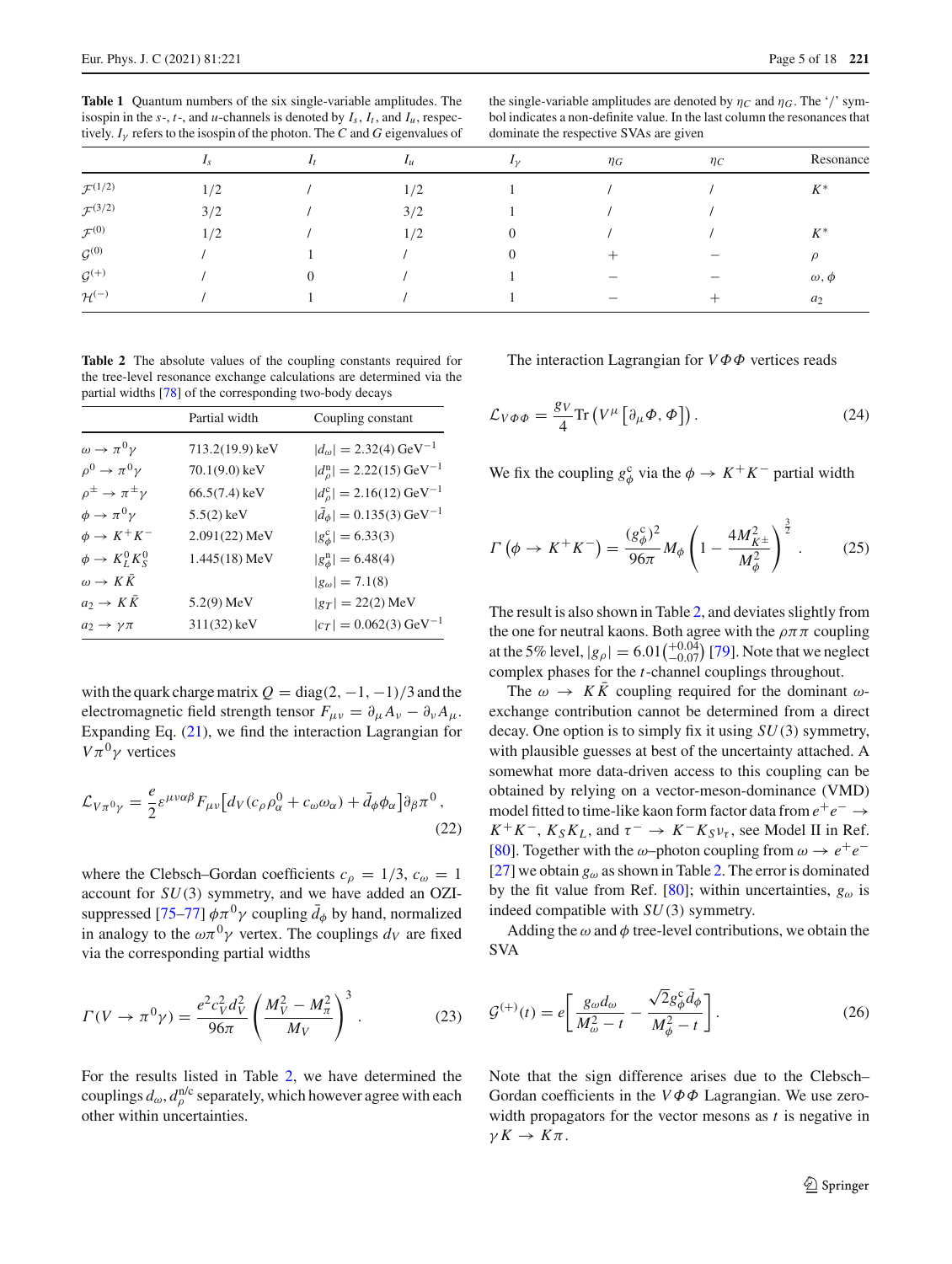### 3.2  $\mathcal{G}^{(0)}$  with  $\pi\pi$  intermediate states

The isospin  $I = 1 \gamma \pi \rightarrow K \overline{K} P$ -wave  $\mathcal{G}^{(0)}(t)$  is dominated by the rather broad  $\rho$ (770). Since the  $\rho$  is a  $\pi \pi$  *P*-wave resonance, we can employ a more sophisticated approach than the VMD approximation and compute this SVA dispersively, taking into account intermediate  $\pi\pi$  states; see Fig. [1.](#page-3-3) The corresponding unitarity relation reads

$$
\operatorname{disc}\mathcal{G}^{(0)}(t) = -i\frac{t}{2\sqrt{2}}\sigma_{\pi}^{3}(t)\left[g_{1}^{1}(t)\right]^{*}h_{1}^{1}(t), \qquad (27)
$$

with the isospin  $I = 1$  *P*-waves  $h_1^1(t)$  for  $\gamma \pi \to \pi \pi$  and  $g_1^1(t)$  for  $\pi \pi \to K \bar{K}$  as defined in Eqs. [\(11\)](#page-2-1) and [\(14\)](#page-2-2), respectively.

We cast  $G^{(0)}$  into a dispersion integral

$$
\mathcal{G}^{(0)}(t) = \frac{-1}{4\sqrt{2}\pi} \int_{4M_{\pi}^2}^{\infty} dt' \frac{t'\sigma_{\pi}^3(t') \left[g_1^1(t')\right]^* h_1^1(t')}{t'-t} \,. \tag{28}
$$

The input partial waves are taken from Refs. [\[26](#page-16-17)[,81](#page-17-17)] for  $h_1^1(t)$  and  $g_1^1(t)$ , respectively. Modulus and phase of  $g_1^1(t)$ are shown in Fig. [2](#page-6-0) including uncertainties, and compared to a previous parameterization [\[48](#page-16-37)].

Performing the integration is straightforward and results in the SVA  $\mathcal{G}^{(0)}$  shown in Fig. [3.](#page-6-1) In addition, calculating the isovector  $\gamma \pi \to K \bar{K}$  amplitude via neutral  $\rho^0$  exchange in strict analogy to the amplitudes derived in Sect. [3.1,](#page-3-5) we obtain a VMD approximation for  $\mathcal{G}^{(0)}$ . Here, we have fixed the  $\rho K \bar{K}$ coupling from  $g^c_\phi$  and *SU*(3) symmetry for simplicity, while the  $\rho \pi \gamma$  coupling is determined via the decay  $\rho^0 \to \pi^0 \gamma$ (which is compatible with  $\rho^{\pm} \rightarrow \pi^{\pm} \gamma$  within uncertainties as required by isospin symmetry), see Table [2.](#page-4-1) The VMD approximation is also presented in Fig. [3.](#page-6-1) For the purpose of this illustration we show the amplitudes for positive *t* and use a Breit–Wigner propagator  $1/(t - M_{\rho}^2 + i M_{\rho} \tilde{\Gamma}_{\rho}(t))$  for the simplified  $\rho$  exchange. An energy-dependent width

$$
\tilde{\Gamma}_{\rho}(t) = \Gamma_{\rho} \frac{t}{M_{\rho}^2} \left( \frac{\sigma_{\pi}(t)}{\sigma_{\pi}(M_{\rho}^2)} \right)^3 \tag{29}
$$

ensures the correct threshold behavior of the phase. The VMD approximation agrees with the dispersive solution at the 20% level in the region of the  $\rho$  peak.

### 3.3  $\mathcal{H}^{(-)}$  using tensor meson dominance

For the resonant *t*-channel *D*-wave contribution we follow the approach of Ref. [\[72\]](#page-17-9). We compute the SVA  $\mathcal{H}^{(-)}$  via the tree-level diagram with an intermediate  $a_2(1320)$  tensor meson, see Fig. [1.](#page-3-3) For the interaction vertices we use the

formalism presented in Ref.  $[82]$  $[82]$ . The coupling  $g<sub>T</sub>$  for the  $a_2 K \overline{K}$  vertex is related to the partial width via

$$
\Gamma(a_2 \to K\bar{K}) = \frac{g_T^2 m_{a_2}^3}{120\pi F_\pi^4} \sigma_K^5(m_{a_2}^2).
$$
 (30)

The extracted value  $g_T = 22(2)$  MeV is about 20% smaller than the ones extracted from  $a_2 \rightarrow \pi \eta$  [\[72](#page-17-9)] or  $f_2 \rightarrow \pi \pi$ [\[82](#page-17-18)], indicating a certain amount of *SU*(3) breaking. Similarly, the coupling  $c_T$  for the  $a_2\gamma\pi$  vertex can be determined via the partial width of radiative  $a_2$  decays [\[78\]](#page-17-12) (updated compared to Ref. [\[72](#page-17-9)] due to the inclusion of the new COMPASS measurement [\[83](#page-17-19)]),

$$
\Gamma\left(a_{2} \to \gamma \pi\right) = \frac{e^{2}c_{T}^{2}}{160\pi F_{\pi}^{2}} \frac{\left(m_{a_{2}}^{2} - M_{\pi}^{2}\right)^{5}}{m_{a_{2}}^{5}}.
$$
\n(31)

<span id="page-5-2"></span>The results are shown in Table [2.](#page-4-1) The tree-level contribution of the *a*<sub>2</sub> meson reads

$$
\mathcal{H}^{(-)}(t) = \frac{2\sqrt{2}ec_Tg_T}{F_{\pi}^3} \frac{1}{m_{a_2}^2 - t} \,. \tag{32}
$$

Following the arguments presented in Ref. [\[72\]](#page-17-9) we fix the signs of the coupling constants via

$$
c_T g_T = +|c_T g_T|.\tag{33}
$$

The high-energy behavior of the *t*-channel amplitudes will become important in the following sections. We observe that the *P*-waves run like 1/*t* and the *D*-wave behaves like a constant due to the kinematic factor in front of  $\mathcal{H}^{(-)}(t)$ .

### <span id="page-5-0"></span>**4 Dispersive representations and Khuri–Treiman solutions**

In this section, we discuss the main part of the dispersive representation of the  $\gamma K \to K \pi$  amplitudes, the reconstruction of the *s*- and *u*-channel partial waves or SVAs. This consistently incorporates  $K\pi$  *P*-wave rescattering in the elastic approximation.

<span id="page-5-1"></span>From the reconstruction theorems in Sect. [2.2,](#page-2-3) we can obtain the relevant partial waves, i.e., the *P*-waves of different isospins, via Eq. [\(7\)](#page-1-3) with the result

$$
f_1^{(i)}(s) = \mathcal{F}^{(i)}(s) + \widehat{\mathcal{F}}^{(i)}(s), \quad i = 0, 1/2, 3/2. \tag{34}
$$

Here, the functions  $\hat{\mathcal{F}}^{(i)}(s)$  originate from the *t*- and *u*-channel SVAs; they only contribute left-hand cuts to the partial waves and hence have no discontinuities along the righthand cut. The  $\hat{\mathcal{F}}^{(i)}(s)$  can be collected from appropriate linear combinations of the different reconstruction theorems, resulting in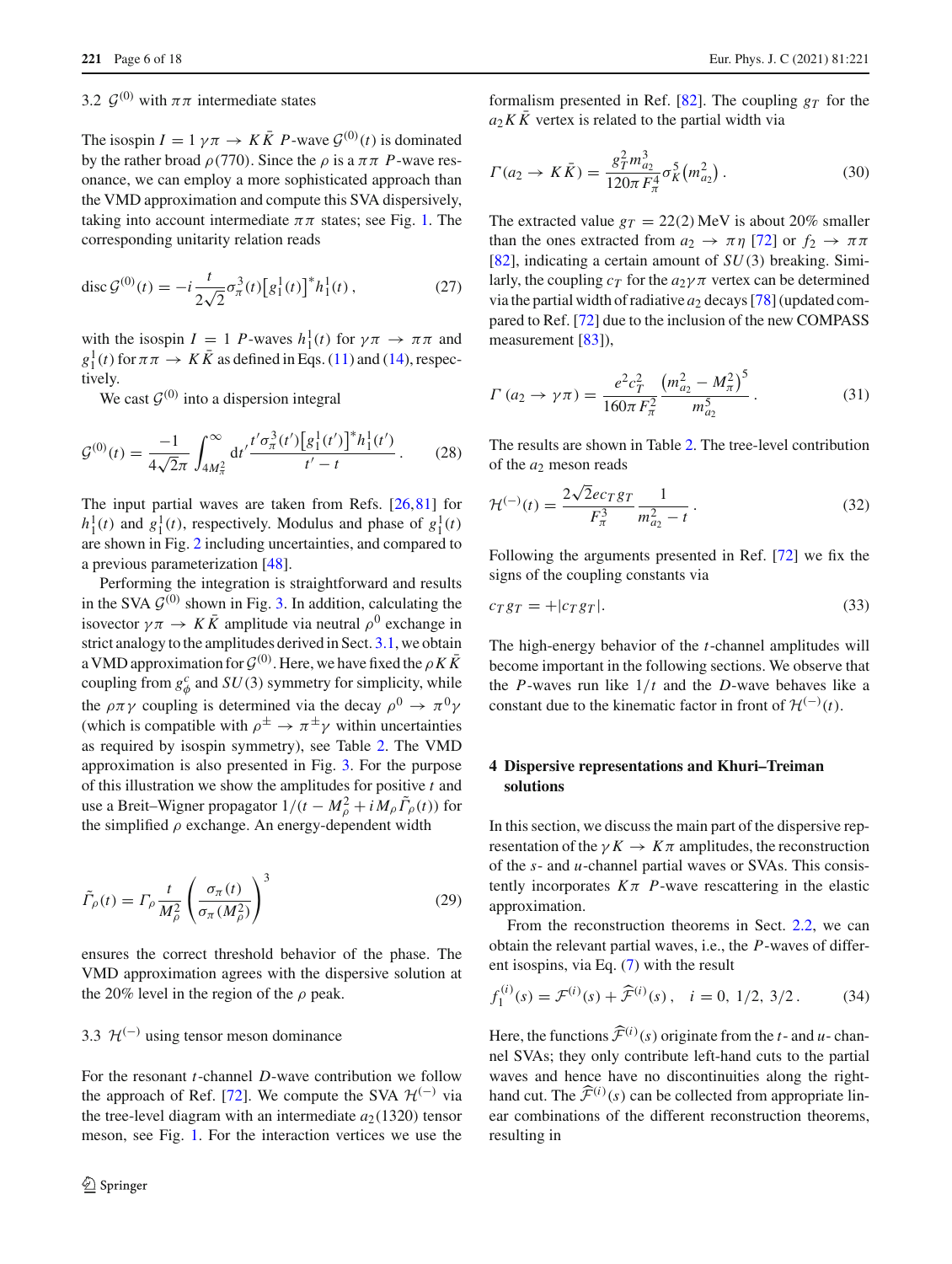

<span id="page-6-0"></span>**Fig. 2** The  $\pi \pi \to K \bar{K}$  partial wave  $g_1^1(s)$  with the parameterization from Ref. [\[81\]](#page-17-17) including the confidence band in blue. As a comparison, the parameterization from Ref. [\[48](#page-16-37)] is shown in red



<span id="page-6-1"></span>**Fig. 3** Comparison of the dispersive solution and the corresponding VMD approximation for the *t*-channel SVA  $G^{(0)}$ . The uncertainty band on the dispersive solution includes the propagated error of the  $\pi \pi \rightarrow$  $K \overline{K}$  amplitude  $g_1^1(s)$ 

$$
\widehat{\mathcal{F}}^{(0)}(s) = \frac{3}{4} \int_{-1}^{1} dz_s \left(1 - z_s^2\right) \left[\mathcal{G}^{(0)}(t) + \mathcal{F}^{(0)}(u)\right],
$$
  

$$
\widehat{\mathcal{F}}^{(1/2)}(s) = \frac{1}{4} \int_{-1}^{1} dz_s \left(1 - z_s^2\right) \left[\mathcal{G}^{(+)}(t) + 2(u - s)\mathcal{H}^{(-)}(t)\right.
$$

$$
-\mathcal{F}^{(1/2)}(u) + 2\mathcal{F}^{(3/2)}(u)\right],
$$

$$
\widehat{\mathcal{F}}^{(3/2)}(s) = \frac{1}{2} \int_{-1}^{1} dz_s \left(1 - z_s^2\right) \left[\mathcal{G}^{(+)}(t) - (u - s)\mathcal{H}^{(-)}(t)\right.
$$

$$
+ 2\mathcal{F}^{(1/2)}(u) + \frac{1}{2}\mathcal{F}^{(3/2)}(u)\right].
$$
(35)

We observe that the isoscalar and isovector parts of the photon completely decouple from each other, since the isovector inhomogeneities only depend on the isovector SVAs and vice versa for the isoscalar part.

In the approximation of elastic unitarity, a right-hand cut in the amplitude is induced by intermediate  $K\pi$  states, see Fig. [4.](#page-6-2) Along the right-hand cut, the corresponding unitarity



<span id="page-6-2"></span>**Fig. 4** Diagram of the *s*-channel contribution to  $\gamma K \to K \pi$ 

<span id="page-6-5"></span>relation for the *P*-waves  $f_1^{(i)}(s)$  reads

Im 
$$
f_1^{(i)}(s) = \kappa(s) \left[ t_1^I(s) \right]^* f_1^{(i)}(s) \theta (s - s_{\text{th}}),
$$
 (36)

with the  $K\pi$  *P*-wave amplitude  $t_1^I(s)$ . Here, the partial waves for  $i = 0$ ,  $1/2$  are both associated with  $I = 1/2$ , while  $i = 3/2$  requires  $I = 3/2$ . The unitarity relation implies Watson's final-state theorem, which states that the phase of  $f_1^{(i)}(s)$  coincides with  $\delta_1^I(s)$  [\[84\]](#page-17-20). Inserting Eq. [\(34\)](#page-5-1) and remembering that the  $\hat{\mathcal{F}}^{(i)}(s)$  are free of right-hand-cut discontinuities, we find a unitarity relation for the SVAs,

<span id="page-6-4"></span><span id="page-6-3"></span>Im 
$$
\mathcal{F}^{(i)}(s) = (\mathcal{F}^{(i)}(s) + \widehat{\mathcal{F}}^{(i)}(s)) e^{-i\delta_1^I(s)} \sin \delta_1^I(s)
$$
. (37)

Due to Eq. [\(37\)](#page-6-3), the functions  $\hat{\mathcal{F}}^{(i)}(s)$  are usually referred to as inhomogeneities, as they constitute the inhomogeneous contributions to the unitarity relations for  $\mathcal{F}^{(i)}(s)$ .

A solution to the corresponding homogeneous unitarity relation, setting the inhomogeneities to zero, is given by the Omnès function

$$
\Omega^{I}(s) = \exp\left(\frac{s}{\pi} \int_{s_{\text{th}}}^{\infty} \frac{\mathrm{d}s'}{s'} \frac{\delta_{1}^{I}(s')}{(s'-s)}\right),\tag{38}
$$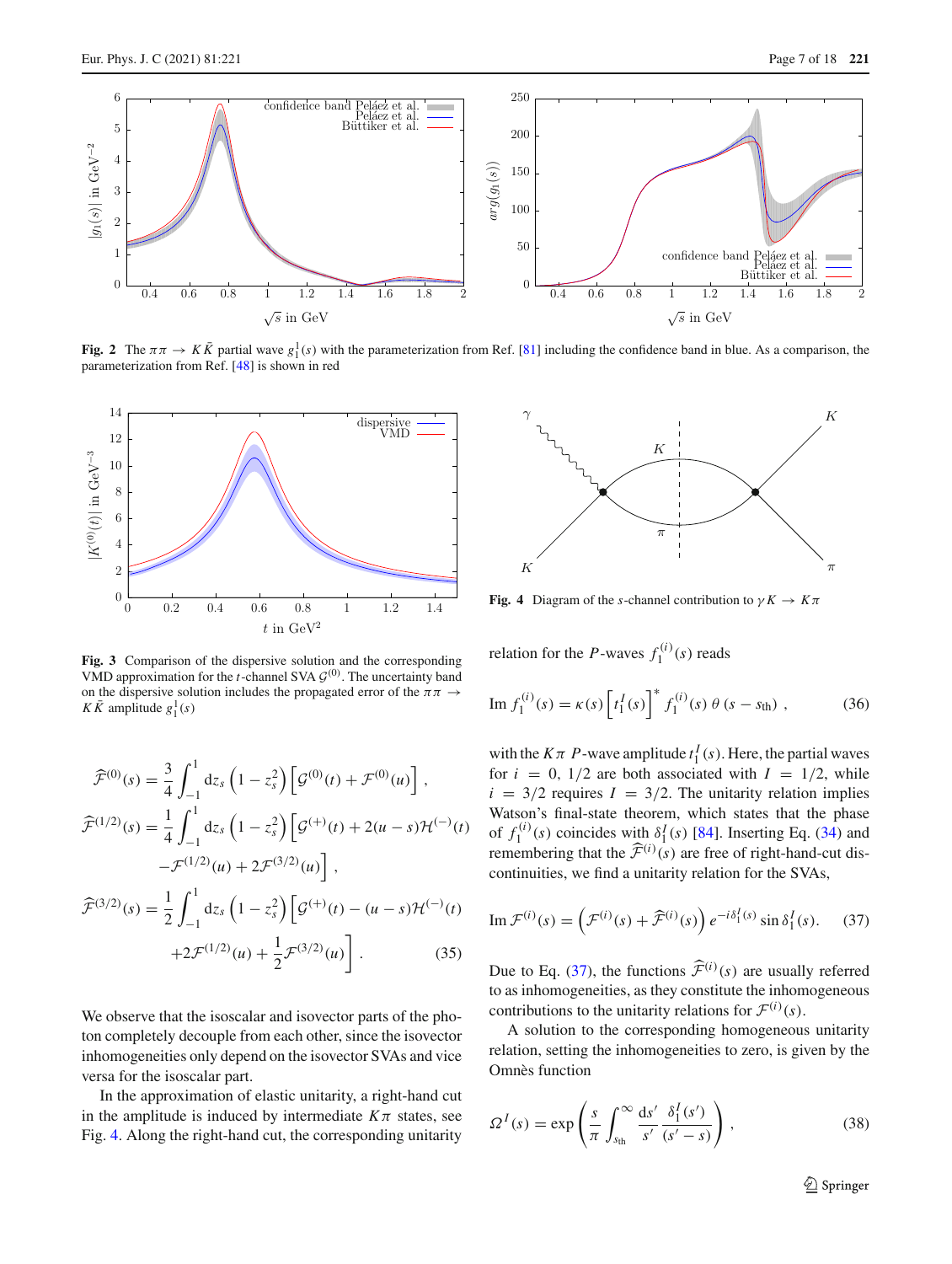determined entirely by the corresponding  $K\pi$  phase shifts. The input for the latter is taken from Ref. [\[49\]](#page-16-40). We smoothly continue the *I* = 1/2 phase shift to  $\pi$  starting at  $\sqrt{s}$  = 1.7 GeV. As a result, we obtain the high-energy behavior of the corresponding Omnès function  $\Omega^{1/2}(s \to \infty) \propto 1/s$ . Since we approximate the  $I = 3/2$  phase shift to be zero, the Omnès function is just  $\Omega^{3/2}(s) = 1$ . We therefore suppress the superscript  $\Omega^{1/2}(s) = \Omega(s)$  in the following. The Omnès function and its phase are shown in Fig. [5.](#page-8-1)

The solution of the full, inhomogeneous unitarity relation [\(37\)](#page-6-3) for the single-variable amplitudes is subsequently obtained using a separation ansatz with the Omnès function. The results are the Khuri–Treiman equations [\[47](#page-16-36)] for the SVAs

$$
\mathcal{F}^{(0,1/2)}(s) = \Omega(s) \left( P_{n-1}^{(0,1/2)}(s) + \frac{s^n}{\pi} \int_{s_{\text{th}}}^{\infty} \frac{ds'}{s'^n} \frac{\widehat{\mathcal{F}}^{(0,1/2)}(s') \sin \delta_1^{1/2}(s')}{|\Omega(s')|(s'-s)} \right),
$$
  

$$
\mathcal{F}^{(3/2)}(s) = P_{n'-1}^{(3/2)}(s) .
$$
 (39)

We can solve for the SVAs by inserting the fixed *t*-channel contributions from Sect. [3](#page-3-0) into the inhomogeneities and then solving Eq. [\(39\)](#page-7-0) iteratively. The system is linear in the subtraction constants, so that it is possible to construct basis functions. The calculation of the latter converges very quickly, such that they remain practically unchanged after at most five iterations.

Demanding that the single-variable amplitudes in Eq. [\(39\)](#page-7-0) have the same high-energy behavior leads to constraints on the order of the subtraction polynomials of the form  $n = n'$  + 1. We will investigate two different subtraction schemes. The first one is  $n = 1$ , which we will call the minimal subtraction scheme. In this case the  $I = 3/2$  component needs to vanish and we are not able to include the *D*-wave in the *t*-channel. As a result, the subtraction polynomials are simply given by

$$
P_0^{(0)}(s) = a_1^{(0)}, \quad P_0^{(1/2)}(s) = a_1^{(1/2)}.
$$
 (40)

Asymptotically, the scattering amplitudes  $A^{(i)}(s, t, u)$  drop with one inverse power of the Mandelstam variables, hence no polynomial ambiguity, see Eq. [\(18\)](#page-3-2), can be exploited. If we subtract one more time, we obtain  $n = 2$  and the  $I = 3/2$  component is a constant, while the isospin  $I = 1/2$ subtraction polynomials are linear:

$$
P_1^{(0)}(s) = a_2^{(0)} + b_2^{(0)}s,
$$
  
\n
$$
P_1^{(1/2)}(s) = a_2^{(1/2)} + b_2^{(1/2)}s,
$$
  
\n
$$
P_0^{(3/2)}(s) = a_2^{(3/2)}.
$$
\n(41)

In this scheme, the  $A^{(i)}(s, t, u)$  approach a constant for high energies. The constant ambiguity of Eq. [\(18\)](#page-3-2) (due to the parameter  $\beta$ ) allows us to reduce the number of free parameters by one, as we can eliminate  $a_2^{(3/2)}$  and absorb its effects into  $a_2^{(1/2)}$ . This means that we can drop the SVA  $\mathcal{F}^{(3/2)}(s)$ also in the  $n = 2$  subtraction scheme, due to Eq. [\(39\)](#page-7-0).

While the angular projection integrals for the inhomogeneities in Eq. [\(35\)](#page-6-4) are straightforward to calculate for physical values of*s*, the continuation into the complex *s*-plane and onto the second Riemann sheet for the investigation of resonance poles and their residues is far less obvious. For this purpose, we use an alternative kernel method [\[27](#page-16-18)]: we replace the SVAs by their dispersive representations, given through integrals along the right-hand discontinuities, and evaluate the angular integrals explicitly. In the twice-subtracted scheme, and neglecting for simplicity the *t*-channel *D*-wave contributions, this procedure results in

<span id="page-7-0"></span>
$$
f(s) = \frac{3}{4} \int_{-1}^{1} dz_{s} (1 - z_{s}^{2}) [A(s) + B(t) + C(u)]
$$
  
\n
$$
= \frac{3}{4} \int_{-1}^{1} dz_{s} (1 - z_{s}^{2}) [c_{s,2}^{(1)} + c_{s,2}^{(2)}s + \frac{1}{\pi} \int_{s_{th}}^{\infty} \frac{ds'}{s'^{2}} \frac{s^{2}}{s' - s} Im A(s')]
$$
  
\n
$$
+ \frac{3}{4} \int_{-1}^{1} dz_{s} (1 - z_{s}^{2}) [c_{t,2}^{(1)} + c_{t,2}^{(2)}t + \frac{1}{\pi} \int_{s_{th}}^{\infty} \frac{ds'}{s'^{2}} \frac{t^{2}}{s' - t} Im B(s')]
$$
  
\n
$$
+ \frac{3}{4} \int_{-1}^{1} dz_{s} (1 - z_{s}^{2}) [c_{u,2}^{(1)} + c_{u,2}^{(2)}u + \frac{1}{\pi} \int_{s_{th}}^{\infty} \frac{ds'}{s'^{2}} \frac{u^{2}}{s' - u} Im C(s')]
$$
  
\n
$$
= c_{s,2}^{(1)} + c_{s,2}^{(2)}s + \frac{1}{\pi} \int_{s_{th}}^{\infty} ds' K_{2}^{s}(s, s') Im A(s')
$$
  
\n
$$
+ c_{t,2}^{(1)} + c_{t,2}^{(2)}a^{2} + 4 + \frac{1}{\pi} \int_{s_{th}}^{\infty} ds' K_{2}^{t}(s, s') Im B(s')
$$
  
\n
$$
+ c_{u,2}^{(1)} + c_{u,2}^{(2)}a^{-2} + \frac{1}{\pi} \int_{s_{th}}^{\infty} ds' K_{2}^{u}(s, s') Im C(s')
$$
  
\n(42)

<span id="page-7-1"></span>for a generic partial wave *f* . In the concrete applications, the complete reconstruction theorems from Sect. [2.2](#page-2-3) need to be inserted in place of the functions  $A(s)$ ,  $B(t)$ , and  $C(u)$ . The explicit forms of the kernel functions, as well as analogously defined kernels for the once-subtracted form and the generalization including the effect of the *t*-channel *D*-wave SVA, are given in Appendix [A.](#page-15-4)

Using this method it is possible to calculate the partial waves in the full complex plane with the correct analytic con-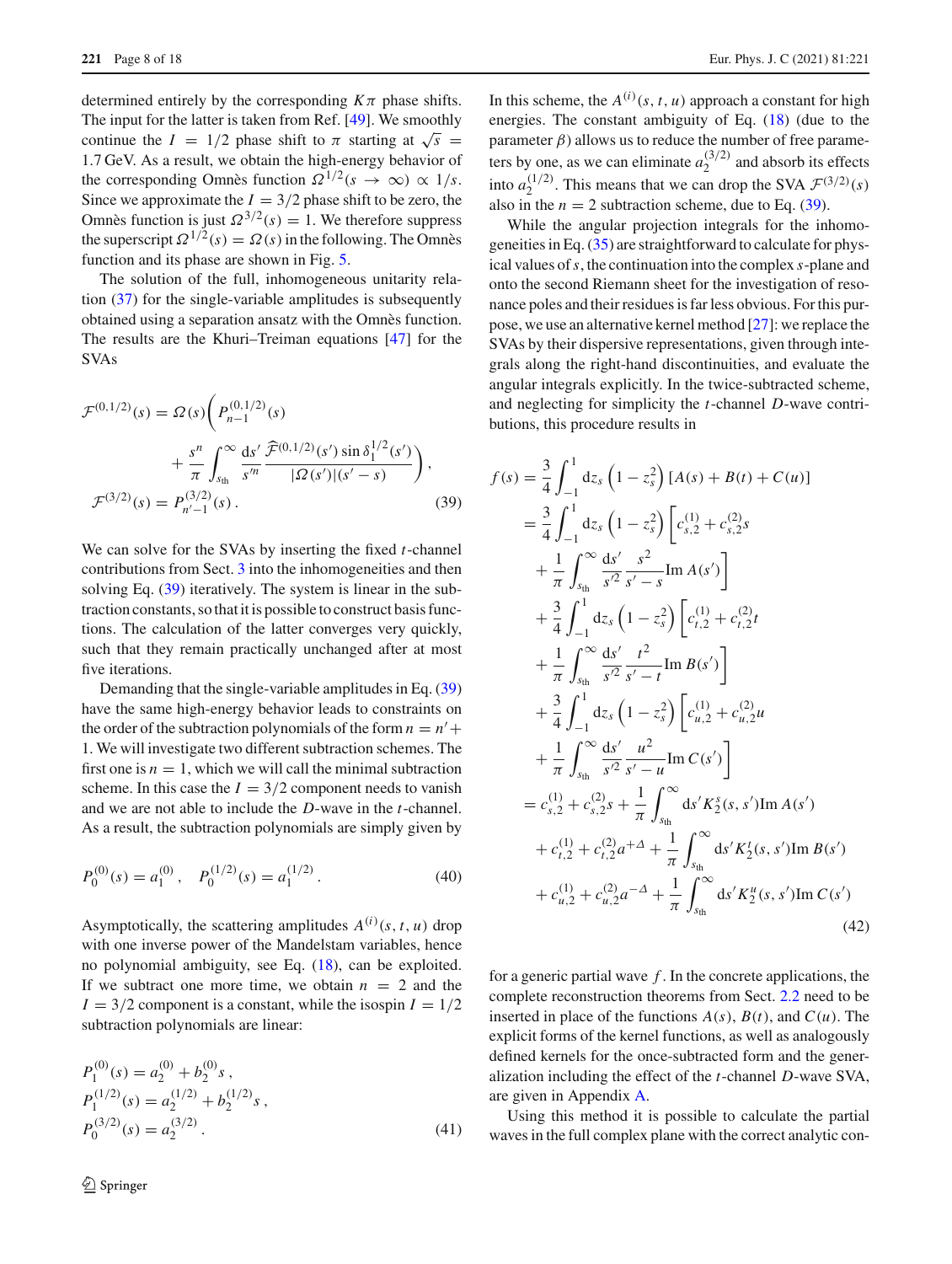

<span id="page-8-1"></span>**Fig. 5** Absolute value and phase of the Omnès function for the isospin  $I = 1/2$  *P*-wave  $K\pi$  scattering phase shift. The dashed red line indicates the *K* $\eta$  threshold. The phase incorporates the higher resonances *K*<sup>∗</sup>(1410) and *K*<sup>∗</sup>(1680) and is continued towards  $\pi$  starting at  $\sqrt{s} = 1.7$  GeV shown in the black line

tinuation. The solution depends on two or four free parameters in the different subtraction schemes.

### <span id="page-8-0"></span>**5 Matching**

In this section, we discuss how to fix the free parameters of the dispersive representation, the subtraction constants, by matching them to the chiral anomaly on the one hand, and the radiative couplings of the *K*∗(892) resonances on the other.

### 5.1 Chiral anomaly

The Wess–Zumino–Witten anomaly [\[1,](#page-15-0)[2\]](#page-15-1) yields low-energy theorems for the different  $\gamma K \to K \pi$  amplitudes in the limit of vanishing energies ( $s = t = u = 0$ ) and vanishing (light as well as strange) quark masses. It contributes to the neutralpion-production amplitudes, but not to the charge-exchange processes:

<span id="page-8-2"></span>
$$
\mathcal{F}^{-0/00}(0,0,0) = F_{KK\pi} , \quad \mathcal{F}^{0-/-+}(0,0,0) = 0 , \qquad (43)
$$

where [\[45](#page-16-34)[,46](#page-16-35)]

$$
F_{KK\pi} = \frac{e}{4\pi^2 F_\pi^3} = 9.8 \,\text{GeV}^{-3} \tag{44}
$$

is given in terms of the pion decay constant  $F_{\pi}$  = 92.28(3)MeV and the electric charge *e*, and is actually identical to the similarly defined anomaly  $F_{3\pi}$  for  $\gamma \pi \rightarrow \pi \pi$ [\[7](#page-16-1)[–9](#page-16-2)]. Equation [\(44\)](#page-8-2) is quoted for fixed number of colors  $N_c = 3$  only; compare Ref. [\[85\]](#page-17-21) for an extended discussion on how to properly generalize this to  $N_c \neq 3$ .

In contrast to  $F_{3\pi}$ , however, we cannot safely assume higher-order corrections to be small. For the former, quarkmass renormalization effects were estimated to enhance  $F_{3\pi}$ by  $6.6(1.0)\%$  [\[6,](#page-16-0)[26\]](#page-16-17), based on resonance saturation. As this correction term in fact scales with  $s + t + u = 3M_{\pi}^2$ , it is not unreasonable to caution that a similar effect might potentially be much larger for  $\gamma K \to K \pi$ . In addition, we would naturally expect the denominator of Eq. [\(44\)](#page-8-2) to be modified according to  $F_{\pi}^3 \to F_{\pi} F_K^2$  at higher orders, which, as  $F_K$  is much further away from the common chiral-limit value,  $F_K/F_\pi = 1.193(2)$  [\[78\]](#page-17-12), would be another large effect (although in the opposite direction). Since it is hard to estimate the correlations between all these higher-order corrections, we simply estimate a resulting uncertainty of 25% on  $F_{KK\pi}$ . A complete next-to-leading-order calculation of all  $\gamma K \rightarrow K \pi$  channels in chiral perturbation theory would certainly be highly desirable (see Refs. [\[45](#page-16-34),[46\]](#page-16-35) for partial results).

Obviously, also the vanishing charge-exchange amplitude will be modified due to higher-order corrections. Since a relative error estimate is not meaningful here, we use the absolute uncertainty given for the anomaly also for the chargeexchange amplitudes. Our combined assumption on the different amplitude normalizations in the soft-meson limits is therefore

<span id="page-8-3"></span>
$$
\mathcal{F}^{-0/00}(0, 0, 0) = 9.8(2.4) \,\text{GeV}^{-3},
$$
  

$$
\mathcal{F}^{0-/-+}(0, 0, 0) = 0.0(2.4) \,\text{GeV}^{-3}.
$$
 (45)

Inserting the reconstruction theorems, we find the two subtraction constants given explicitly by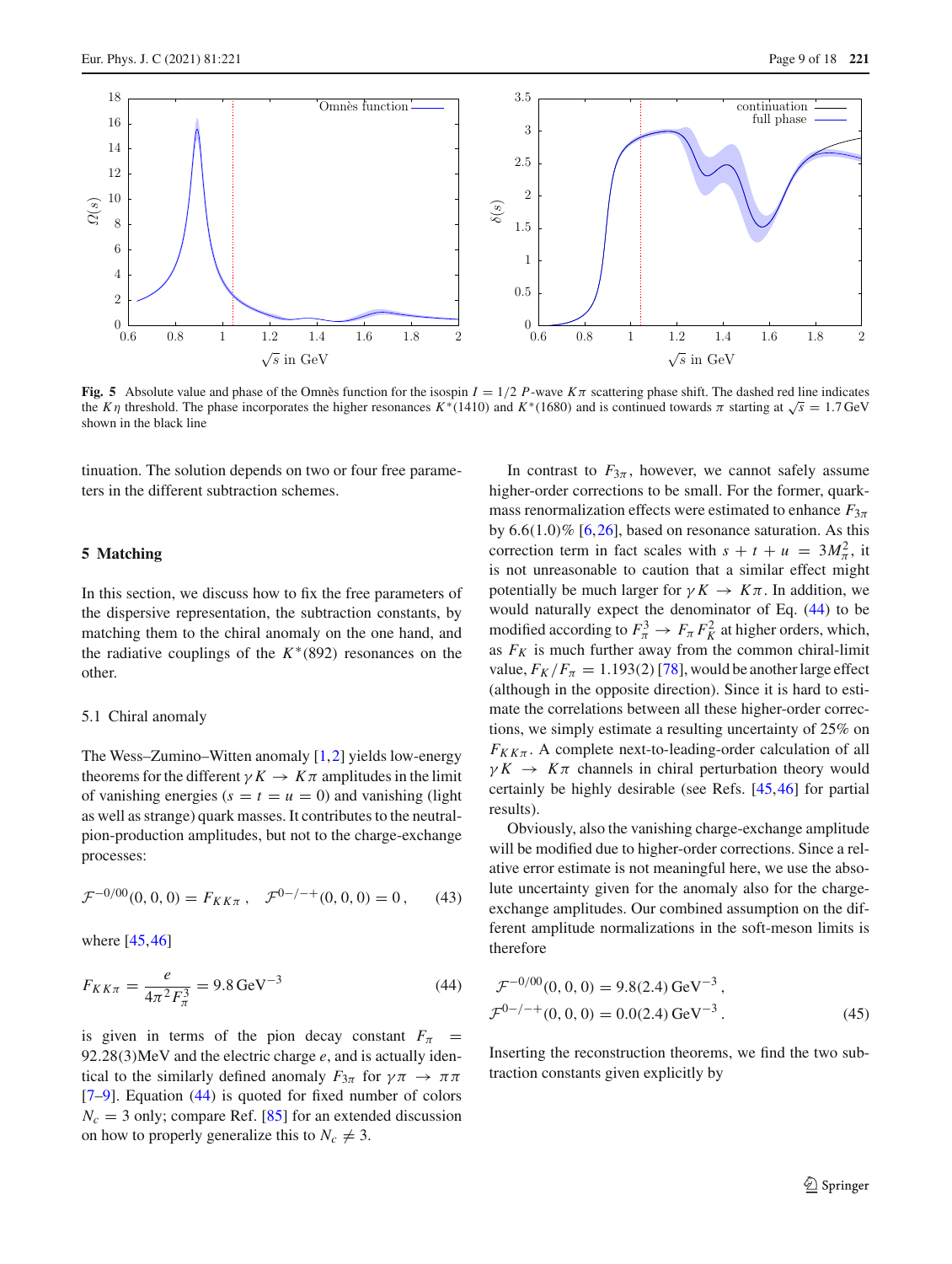$$
a_n^{(0)} = \frac{1}{2} \left[ \mathcal{F}^{0-/-+}(0, 0, 0) - \mathcal{G}^{(0)}(0) \right]
$$
  
= 0.9(1.2) GeV<sup>-3</sup>,  

$$
a_n^{(1/2)} = \frac{1}{2} \left[ \mathcal{F}^{-0/00}(0, 0, 0) - \mathcal{G}^{(+)}(0) \right]
$$
  
= 1.0(1.3) GeV<sup>-3</sup>,  $n \in \{1, 2\}$ . (46)

Here we have used  $\mathcal{G}^{(+)}(0) = e(g_{\omega}d_{\omega}/M_{\omega}^2 - \sqrt{2}g_{\phi}d_{\phi}/M_{\phi}^2)$  $= 7.8(8) \text{ GeV}^{-3}$ , cf. Eq. [\(26\)](#page-4-2), where the error is entirely dominated by  $g_{\omega}$ , see Table [2.](#page-4-1) The  $\rho$  contribution  $\mathcal{G}^{(0)}(0)$ can be evaluated by a sum rule based on Eq. [\(28\)](#page-5-2),

$$
\mathcal{G}^{(0)}(0) = \frac{-1}{4\sqrt{2}\pi} \int_{4M_{\pi}^2}^{\infty} dt' \sigma_{\pi} (t')^3 [g_1^1(t')]^* h_1^1(t')
$$
  
= -1.7(2) GeV<sup>-3</sup>. (47)

The uncertainty is given by the one in the  $\pi \pi \rightarrow K \overline{K} P$ wave  $[81]$ , which at the same time covers the difference to the alternative parametrization of Ref. [\[48](#page-16-37)], see Fig. [2.](#page-6-0)

### 5.2 Radiative couplings of the *K*∗(892)

In the narrow-width approximation, the radiative widths of the  $K^*(892)$  vector mesons are given by

$$
\frac{1}{4}\Gamma_{K^{*0}\to K^0 \gamma} = \Gamma_{K^{*+}\to K^{\pm} \gamma} = \frac{e^2 d_{K^*}^2}{864\pi} \left(\frac{M_{K^*}^2 - M_K^2}{M_{K^*}}\right)^3,
$$
\n(48)

where the conventions for the coupling constants  $d_{K^*}$  are chosen such that they coincide with  $d_{\omega}$  in the *SU*(3) symmetry limit, see Eq. [\(23\)](#page-4-3) and Table [2.](#page-4-1) The Particle Data Group [\[78](#page-17-12)] lists only three measurements from which these radiative widths have been extracted, one for  $K^{*0} \rightarrow K^0 \gamma$  [\[19\]](#page-16-10) and two for  $K^{*\pm} \rightarrow K^{\pm} \gamma$  [\[18](#page-16-11),[37\]](#page-16-26). The extracted charged and neutral radiative couplings read

$$
d_{K^*}^c = 2.50(12) \,\text{GeV}^{-1} \,, \quad d_{K^*}^n = 1.93(8) \,\text{GeV}^{-1} \,, \tag{49}
$$

and thus violate *SU*(3) symmetry at the 20% level.

For the further discussion, we require amplitudes, and hence radiative couplings, of definite (photon) isospin,  $d_{K^*}^{(0)}$ and  $d_{K^*}^{(1/2)}$ . To this end, we use the decomposition of the quark charge matrix into its isoscalar and isovector components via the Gell-Mann matrices according to

$$
Q = \frac{1}{2}\lambda_3 + \frac{1}{2\sqrt{3}}\lambda_8, \qquad (50)
$$

which leads to the relations

<span id="page-9-0"></span>
$$
d_{K^*}^{(0)} = 2d_{K^*}^n - d_{K^*}^c = 1.3(20) \,\text{GeV}^{-1} \,,
$$
  
\n
$$
d_{K^*}^{(1/2)} = \frac{1}{3} \left( 2d_{K^*}^n + d_{K^*}^c \right) = 2.12(6) \,\text{GeV}^{-1} \,. \tag{51}
$$

<span id="page-9-3"></span>In the *SU*(3) symmetry limit, all couplings would be equal:  $d_{K^*}^{(0)} = d_{K^*}^{(1/2)} = d_{K^*}^c = d_{K^*}^n$ . Phenomenologically, Eq. [\(51\)](#page-9-0) even enhances the symmetry breaking found in the physical charge channels, Eq. [\(49\)](#page-9-1). As our formalism only relies on isospin symmetry and not on *SU*(3), there is no a priori problem in incorporating such seemingly large *SU*(3) violation.

For a model-independent extraction of the radiative *K*∗ coupling constants, we have to analytically continue the  $\gamma K \to K \pi$  amplitudes onto the second Riemann sheet and connect them to the residues of the corresponding poles. The continuation to the second sheet can be found from the discontinuity in Eq. [\(36\)](#page-6-5),

<span id="page-9-2"></span>
$$
f_{1,I}^{(i)}(s) - f_{1,II}^{(i)}(s) = -2\hat{\kappa}(s)t_{1,II}^{1/2}(s)f_{1,I}^{(i)}(s) ,
$$
 (52)

where *I* (*I I*) denotes the first (second) Riemann sheet, and

$$
\hat{\kappa}(s) = \frac{\sqrt{-\lambda(s, M_\pi^2, M_K^2)}}{s}, \quad \hat{\kappa}(s \pm i\epsilon) = \mp i\kappa(s), \quad (53)
$$

which leads to the correct analytic structure including the branch cut. In the vicinity of the pole we have [\[86\]](#page-17-22)

$$
t_{1,II}^{1/2}(s) = \frac{g_{K^*}^2 s \kappa^2(s)}{64\pi (s_{K^*} - s)},
$$
  
\n
$$
f_{1,II}^{(0)}(s) = \frac{1}{3} \frac{ed_{K^*}^{(0)} g_{K^*}}{s_{K^*} - s},
$$
  
\n
$$
f_{1,II}^{(1/2)}(s) = \frac{ed_{K^*}^{(1/2)} g_{K^*}}{s_{K^*} - s},
$$
\n(54)

<span id="page-9-1"></span>with conventions for the coupling constants chosen such that they match onto the VMD expressions with the Lagrangians introduced in Eqs.  $(21)$  and  $(24)$ . Inserting these in Eq.  $(52)$ we find

<span id="page-9-4"></span>
$$
\frac{f_{1,II}^{(i)}(s_{K^*})}{t_{1,II}^{1/2}(s_{K^*})} = \frac{ec_{K^*}^{(i)}d_{K^*}^{(i)}}{g_{K^*}} \frac{128\pi}{s_{K^*}\kappa^2(s_{K^*})}
$$
\n
$$
= 2i\kappa(s_{K^*})f_{1,I}^{(i)}(s_{K^*}),
$$
\n(55)

where  $c_{K^*}^{(0)} = 1/6$  and  $c_{K^*}^{(1/2)} = 1/2$  take the two different normalizations into account. This is the connection between the (radiative) couplings and the dispersive solution, depending linearly on the subtraction constants and evaluated on the physical (first) Riemann sheet only. Taking the  $K^* \to K\pi$  coupling  $|g_{K^*}| = 6.07(67)$  with a small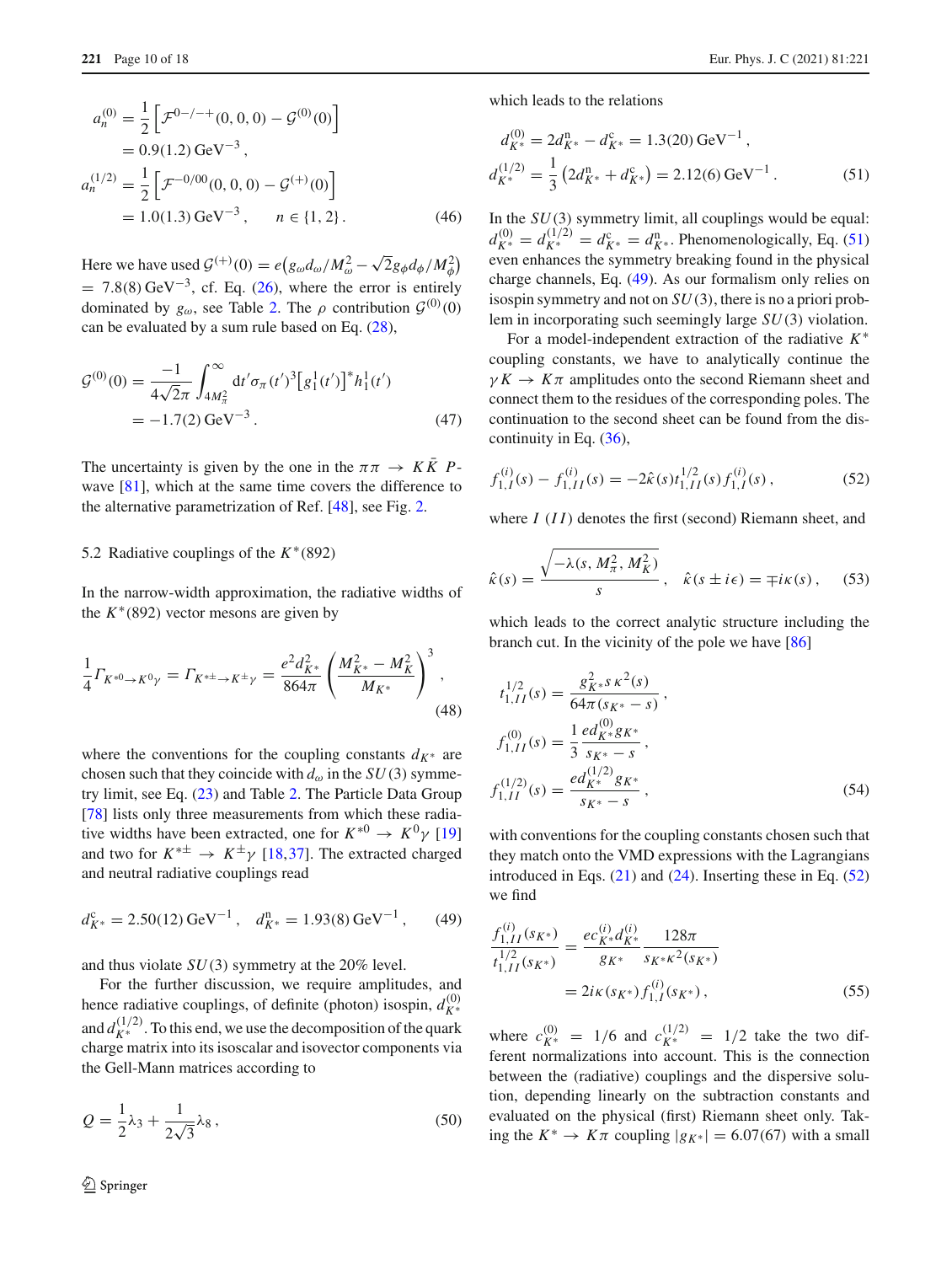phase of  $arg(g_{K^*}) = -3.1(2)^\circ$  and the  $K^*$  pole position  $s_{K^*} = 0.7948(20) - i \ 0.0515(20)$  GeV<sup>2</sup> from a dispersive analysis of  $K\pi$  scattering [\[87](#page-17-23),[88\]](#page-17-24), all other parameters are determined. With the basis functions and the kernel method from Sect. [4](#page-5-0) we are able to calculate the partial waves at the pole position as linear functions of the subtraction constants. The errors are the propagated uncertainties of the pole position not including other sources, as for example the phase shift or *t*-channel parameters. For the minimal subtraction scheme we obtain

$$
f^{(0)}(s_{K^*}) = a_1^{(0)} [1.58(17) - 8.59(16)i] - [0.914(20) - 1.046(20)i] \text{GeV}^{-3} ,f^{(1/2)}(s_{K^*}) = a_1^{(1/2)} [0.88(15) - 7.16(14)i] + [1.427(22) - 1.767(21)i] \text{GeV}^{-3} ,
$$
(56)

while the twice subtracted case yields

$$
f^{(0)}(s_{K^*}) = a_2^{(0)} [1.53(17) - 7.94(16)i] + b_2^{(0)} [0.39(11) - 5.71(11)i] GeV2 - [0.869(20) + 0.383(20)i] GeV-3, f(1/2)(s_{K^*}) = a_2^{(1/2)} [0.89(15) - 7.41(14)i] + b_2^{(1/2)} [0.47(12) - 6.16(12)i] GeV2 + [1.336(22) - 0.580(21)i] GeV-3, (57)
$$

omitting the  $a_2$  contribution. Note that the subtractionconstant-independent terms originate from the *t*-channel contributions. Including the *a*<sup>2</sup> resonance changes the isovector-photon amplitude only,

$$
f^{(1/2)}(s_{K^*}) = a_2^{(1/2)} [0.89(15) - 7.41(14)i] + b_2^{(1/2)} [0.47(12) - 6.16(12)i] \text{GeV}^2 + [1.091(12) + 0.451(12)i] \text{GeV}^{-3}.
$$
 (58)

We do not quote the uncertainties due to the *t*-channel contributions separately as, in any fit to experimental data, these will be strongly correlated with the subtraction constants; see, e.g., Eq. [\(46\)](#page-9-3).

### <span id="page-10-0"></span>**6 Results**

We begin the discussion of numerical results with the minimal subtraction scheme, which contains two subtractions constants. According to the discussion of the previous section, we can choose to fix these in two different ways: via matching to the chiral anomaly or, more precisely, our estimate of the amplitudes at the kinematical point  $s = t$   $u = 0$ , cf. Eq. [\(46\)](#page-9-3); or by reproducing the experimentally measured radiative  $K^*$  couplings via Eqs. [\(55\)](#page-9-4) and [\(56\)](#page-10-1).

We start with the first option and match the subtraction constants to the low-energy theorems. Figure [6](#page-11-0) shows real and imaginary parts of the full *s*-channel partial waves for all four charge configurations, and compares these to a tree-level model for the two  $\gamma K^-$  channels with Breit–Wigner propagators for all vector exchanges taken from Ref. [\[44\]](#page-16-33). We propagate the uncertainties both on the subtraction constants and the *t*-channel amplitudes. Obviously, the error bands are huge; a strong deviation of the central values from the tree-level model is also observed. This illustrates the very strong dependence of the partial waves, and in particular the *K*∗(892) resonance signals, on the amplitudes in the lowenergy limit. By reversing the argument, a concise measurement of the cross section around the resonance peak will help determine the anomaly and, potentially, its higher-order corrections very accurately if the minimal subtraction scheme can be validated experimentally to be sufficient. This is in strict analogy to the argument of Ref. [\[26\]](#page-16-17) that the full resonance signal of the  $\rho$ (770) can be employed to extract the chiral anomaly in  $\gamma \pi \to \pi \pi$ .

<span id="page-10-1"></span>We note that the anomaly-matched amplitude for  $\gamma K^- \rightarrow$  $K^-\pi^0$  shows no zero crossing in the real part around the  $K^*(892)$ , since it includes the  $I = 3/2$  partial wave as well. The latter is non-vanishing due to its inhomogeneity also for a vanishing  $I = 3/2$  single-variable amplitude; cf. Eq. [\(35\)](#page-6-4). Watson's final-state theorem is fulfilled for the  $I = 1/2$ amplitudes by construction. This effect is incorporated in all partial waves for physical charge channels with the different subtraction schemes, but only easily discernible in Fig. [6.](#page-11-0) The radiative  $K^*$  couplings calculated from this solution correspondingly have huge uncertainties:

$$
d_{K^*}^{(0)} = [1.7(2.6) + 0.06(14)i] \text{ GeV}^{-1},
$$
  
\n
$$
d_{K^*}^{(1/2)} = [0.7(7) - 0.2(6)i] \text{ GeV}^{-1}.
$$
\n(59)

The central value for the isoscalar coupling is closer to the experimental result, while the isovector one differs from its phenomenological value by two standard deviations. The large errors reflect the variation of the  $\omega$ -exchange amplitude, which is used explicitly in the matching, and the higher-order corrections to the anomaly, which we have estimated rather conservatively. Furthermore the complex phases are small as expected (cf. analogous  $\rho$  couplings [\[27\]](#page-16-18)), but the signs cannot be determined due to the large uncertainties. Overall, the tendency towards smaller radiative couplings is in agreement with Fig.  $6$ , where the  $K^*$  resonance peaks are seen to be significantly less pronounced than what the tree-level model predicts in the  $\gamma K^-$  amplitudes [\[44](#page-16-33)].

As the second approach, we fix the real subtraction constants in the minimal subtraction scheme using the radiative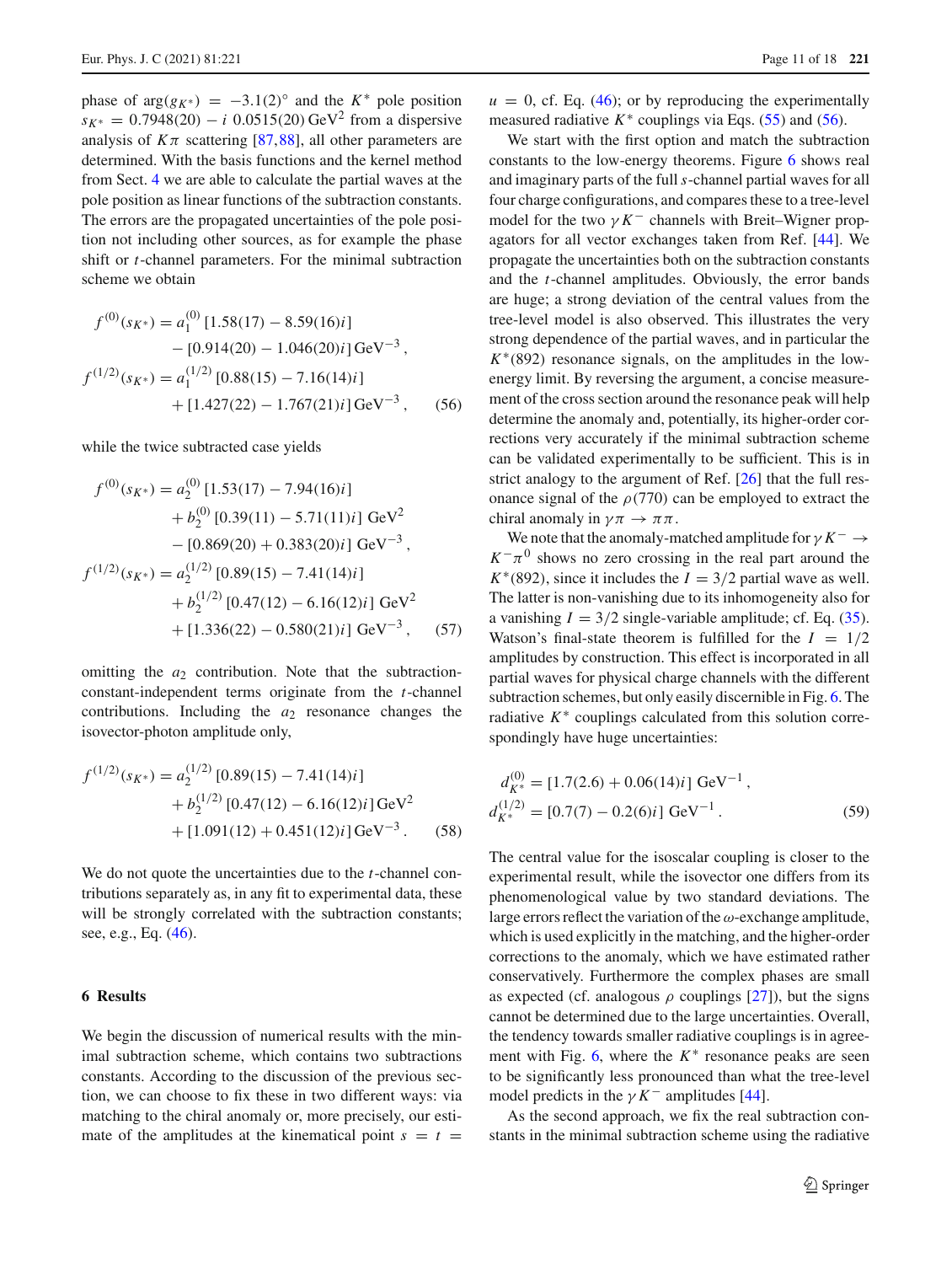



<span id="page-11-0"></span>**Fig. 6** Results for  $\gamma K^- \to K^- \pi^0$ ,  $\gamma K^- \to \bar{K}^0 \pi^-$ ,  $\gamma \bar{K}^0 \to \bar{K}^0 \pi^0$ , and  $\gamma \bar{K}^0 \rightarrow K^- \pi^+ P$ -wave amplitudes (from top to bottom) in the minimal subtraction scheme, matched to the chiral anomaly and the *K*∗ radiative couplings separately. Left and right panels show real and

imaginary parts of the partial waves, respectively. For comparison a Breit–Wigner model [\[44](#page-16-33)] is also shown. The error bands refer to the uncertainties on the subtraction constants and the *t*-channel amplitudes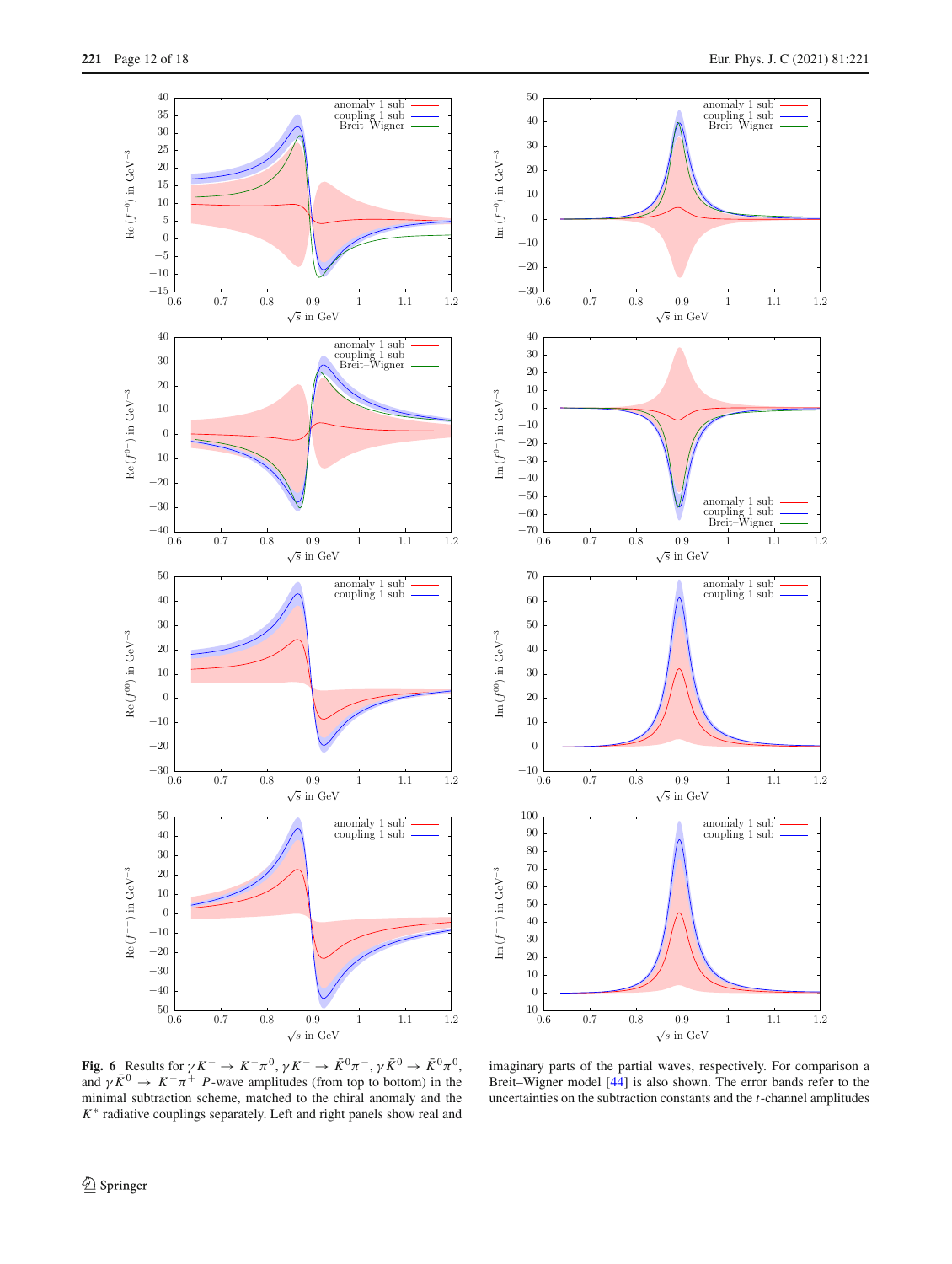*K*∗ couplings derived from experiment. This results in

$$
a_1^{(0)} = 0.74(12) \,\text{GeV}^3 \,, \quad a_1^{(1/2)} = 3.18(42) \,\text{GeV}^3 \,. \tag{60}
$$

Real and imaginary parts of the resulting partial waves are also shown in Fig. [6](#page-11-0) for all four charge configurations. We observe that the uncertainties are much smaller in this scheme. The heights of the resonance peaks match the simple Breit–Wigner parameterization [\[44\]](#page-16-33) around the resonance mass. When calculating the different amplitudes at  $s = t = u = 0$  for these subtraction constants, we find

$$
\mathcal{F}^{-0}(0, 0, 0) = 14.4(1.8) \,\text{GeV}^{-3},
$$
  
\n
$$
\mathcal{F}^{0-}(0, 0, 0) = -1.4(4) \,\text{GeV}^{-3},
$$
  
\n
$$
\mathcal{F}^{00}(0, 0, 0) = 13.8(2.0) \,\text{GeV}^{-3},
$$
  
\n
$$
\mathcal{F}^{-+}(0, 0, 0) = -1.4(4) \,\text{GeV}^{-3}.
$$
 (61)

While the low-energy limits for the charge-exchange amplitudes, to which the Wess–Zumino–Witten anomaly does not contribute, come out well within the range we have estimated roughly due to possible higher-order corrections, see Eq. [\(45\)](#page-8-3), the amplitudes for  $\pi^0$  production exceed the value of the chiral anomaly by 40–50%, or  $2-2.5\sigma$  in terms of the experimental uncertainties. This confirms the statement we have made above: if the minimal subtraction scheme turns out to be sufficient to describe the cross section data up to and around the  $K^*$  resonance, even the rather time-honored data of Refs. [\[18](#page-16-11)[,19](#page-16-10),[37\]](#page-16-26) will allow us to draw strong conclusions on quark mass corrections to the chiral amplitudes for  $\gamma K \to K \pi$ .

To obtain a larger degree of flexibility for the description of future high-precision cross section data, we can apply the twice subtracted version with four degrees of freedom. This allows us to include both constraints, low-energy theorems and resonance couplings, and combine them into a prediction for experiment. Using the subtraction constants  $a_2^{(i)}$  found from low-energy matching, we can calculate the remaining  $b_2^{(i)}$  via the resonance couplings, with the result

$$
b_2^{(0)} = -0.4(1.7) \,\text{GeV}^{-5}, \quad b_2^{(1/2)} = 2.7(1.7) \,\text{GeV}^{-5}.
$$
 (62)

The corresponding amplitude plots are shown in Fig. [7,](#page-13-0) again for all four charge configurations. The uncertainty bands for the partial waves are smaller due to the large anti-correlation of the errors of the two subtraction constants in each isospin channel.

Furthermore, in the twice subtracted representation it is possible to include the  $a_2$  *t*-channel contribution, which changes the isovector part of the photon only. The corresponding plots are also included in Fig. [7;](#page-13-0) the updated subtraction constants  $b_2^{(i)}$  read

$$
b_2^{(0)} = -0.4(1.7) \,\text{GeV}^{-5}, \quad b_2^{(1/2)} = 2.9(1.7) \,\text{GeV}^{-5}.
$$
 (63)

Comparing the two solutions with and without  $a_2$ -exchange, we observe that this mechanism is fully negligible below 1 GeV for neutral-pion production. Furthermore, the deviations in the charge-exchange channels are inside the uncertainty bands and therefore also small. We conclude that it is unnecessary to take *D*- and higher partial waves into account when considering the left-hand cuts at the current level of accuracy.

Using Eq. [\(8\)](#page-2-4) and the respective partial-wave amplitudes, we can calculate the cross sections for all physical channels, shown in Fig. [8.](#page-14-0) While the differences between the various channels at low energies, very discernible in the amplitudes, are hardly observable due to the phase space factors – the onset of the visible cross sections only seems to be deferred by about 50 MeV for the charge-exchange reactions with their suppressed near-threshold amplitudes – we see a significant difference between the  $\pi^0$  and the charge-exchange channels above the  $K^*(892)$ , where we predict a strong suppression of the  $\pi^0$  production cross sections around 1.1 GeV. As we expect *D*-wave corrections to become important only above those energies, such a suppression should be realistically observable in experiments. Note that the order of magnitude for the cross sections is the same as for the related  $\gamma \pi \to \pi \pi$  process [\[27\]](#page-16-18). Furthermore we observe that with incoming neutral kaons, the cross sections are enhanced by about a factor of two compared to their charged-kaon counterparts, while the outgoing-neutral-pion channels are suppressed by again roughly a factor of two in the peak region in comparison to the charge-exchange reactions.

### <span id="page-12-0"></span>**7 Summary**

In this paper, we have constructed a dispersive representation for the reaction  $\gamma K \to K \pi$  that can be measured with kaon beams using the Primakoff mechanism. Our formalism relies on isospin symmetry and describes all four physical charge channels simultaneously. We have solved Khuri–Treimantype equations for the dominant *s*-(and *u*-)channel *P*-wave, based on fixed *t*-channel singularities that are constrained by data and phenomenology as far as possible. We have demonstrated that subtraction constants, the free parameters of the theory, can be matched to the low-energy prediction by the chiral anomaly, or the radiative couplings of the  $K^*(892)$ resonance, or both. The dispersive amplitudes provide the correct, model-independent framework to continue data both to the subthreshold region, where it can be matched to chiral perturbation theory, and into the complex-energy plane,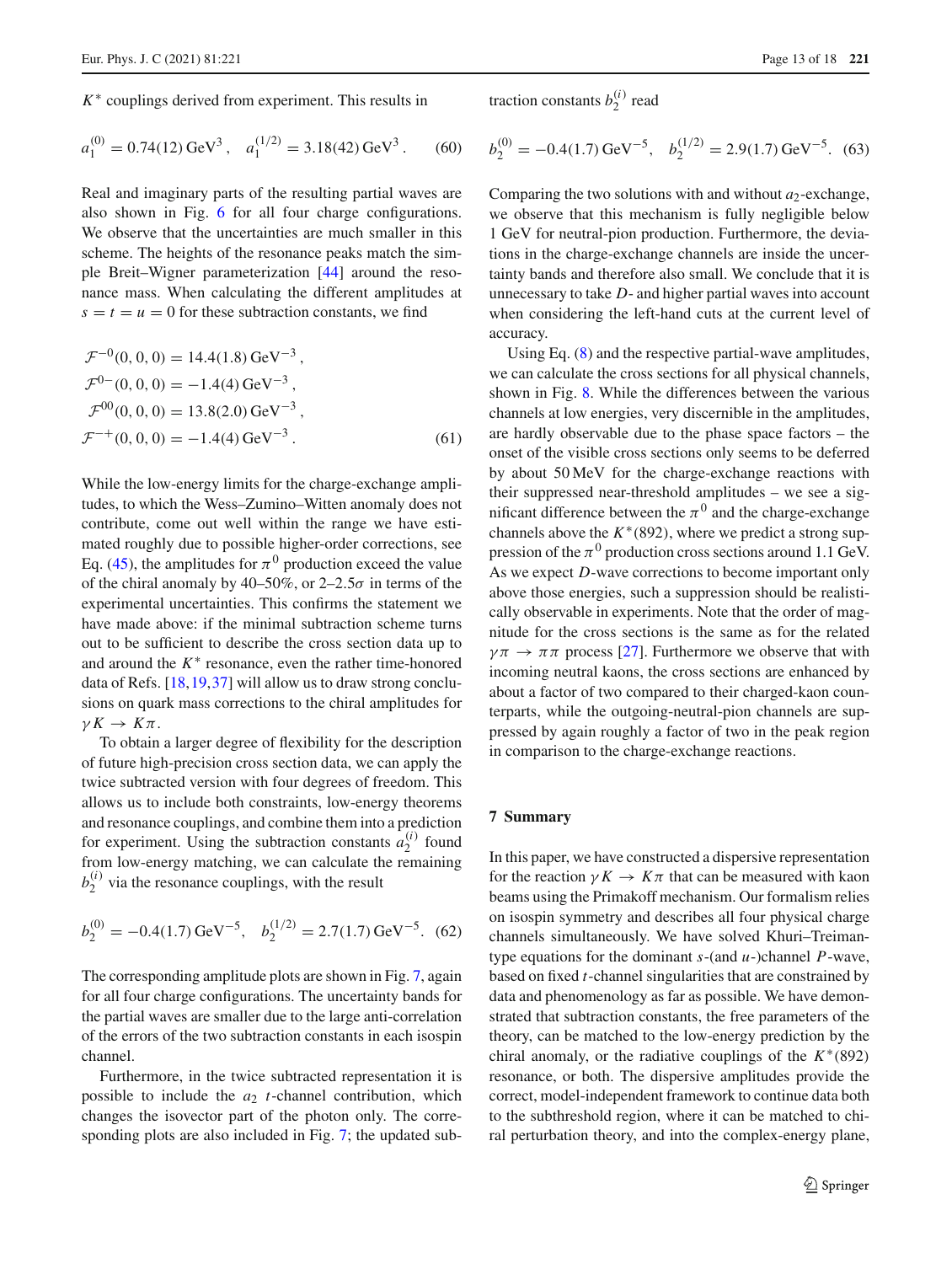





<span id="page-13-0"></span>**Fig.** 7 Results for  $\gamma K^- \to K^- \pi^0$ ,  $\gamma K^- \to \bar{K}^0 \pi^-$ ,  $\gamma \bar{K}^0 \to \bar{K}^0 \pi^0$ , and  $\gamma \bar{K}^0 \rightarrow K^- \pi^+ P$ -wave amplitudes (from top to bottom), matched to the anomaly and the couplings simultaneously in the twice subtracted scheme, with and without the  $a_2$  resonance. Left and right panels show

real and imagnary parts of the partial waves, respectively. For comparison a Breit–Wigner model [\[44\]](#page-16-33) is also shown. For the solution without the  $a_2$  resonance, the error bands refer to the uncertainties on the subtraction constants and the *t*-channel amplitudes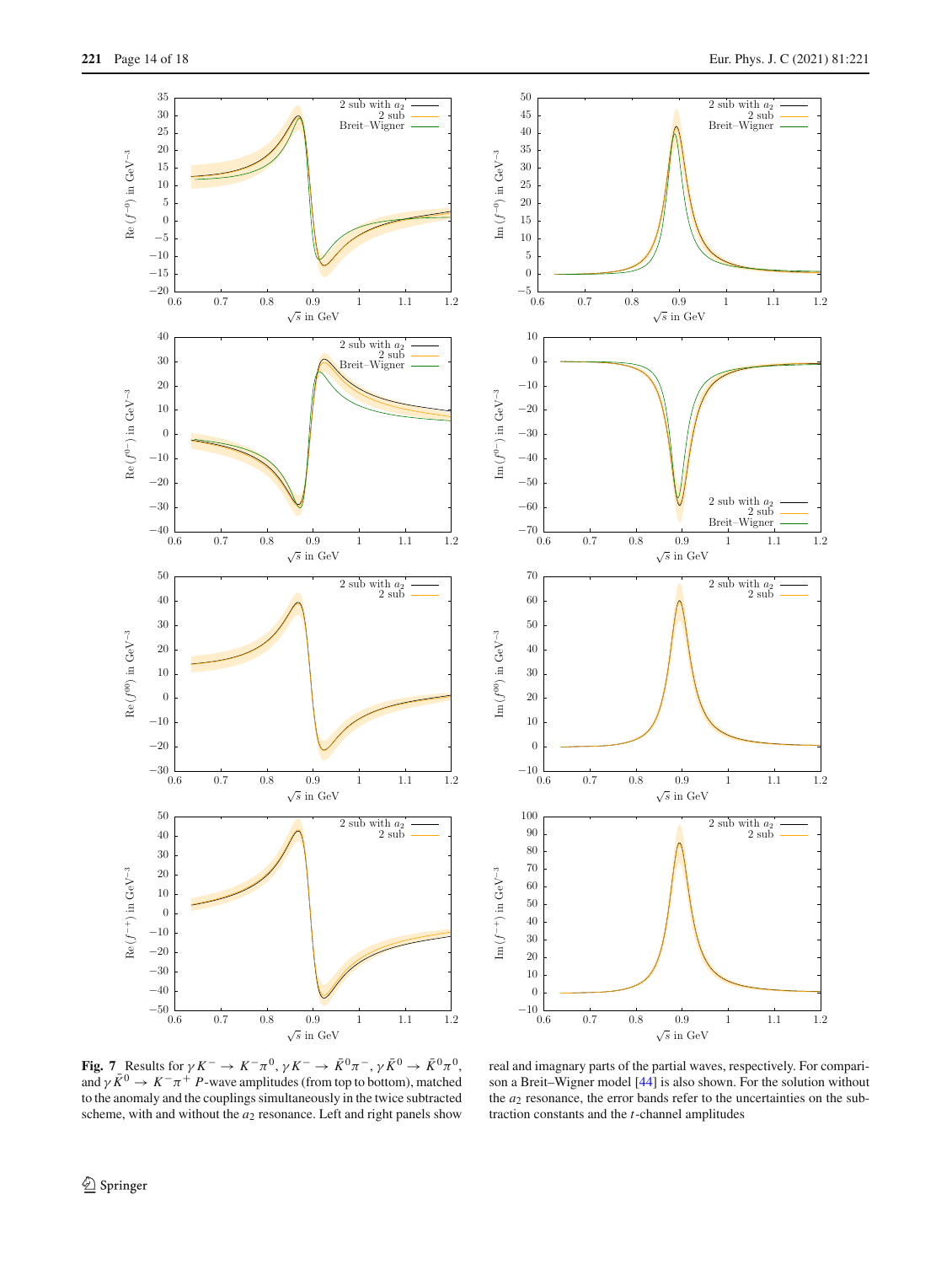

<span id="page-14-0"></span>**Fig. 8** Cross section results for  $\gamma K^- \to K^- \pi^0$ ,  $\gamma K^- \to \bar{K}^0 \pi^-$ ,  $\gamma \bar{K}^0 \to \bar{K}^0 \pi^0$ , and  $\gamma \bar{K}^0 \to K^- \pi^+$  (from top to bottom) including *P*-wave amplitudes. Left panels: minimal subtraction scheme, matched to the chiral anomaly and the *K*∗ radiative couplings separately. Right

panels: twice subtracted scheme, matched to anomaly and radiative couplings simultaneously, with and without the *a*<sup>2</sup> contribution. The error bands correspond the propagated error of the real and imaginary parts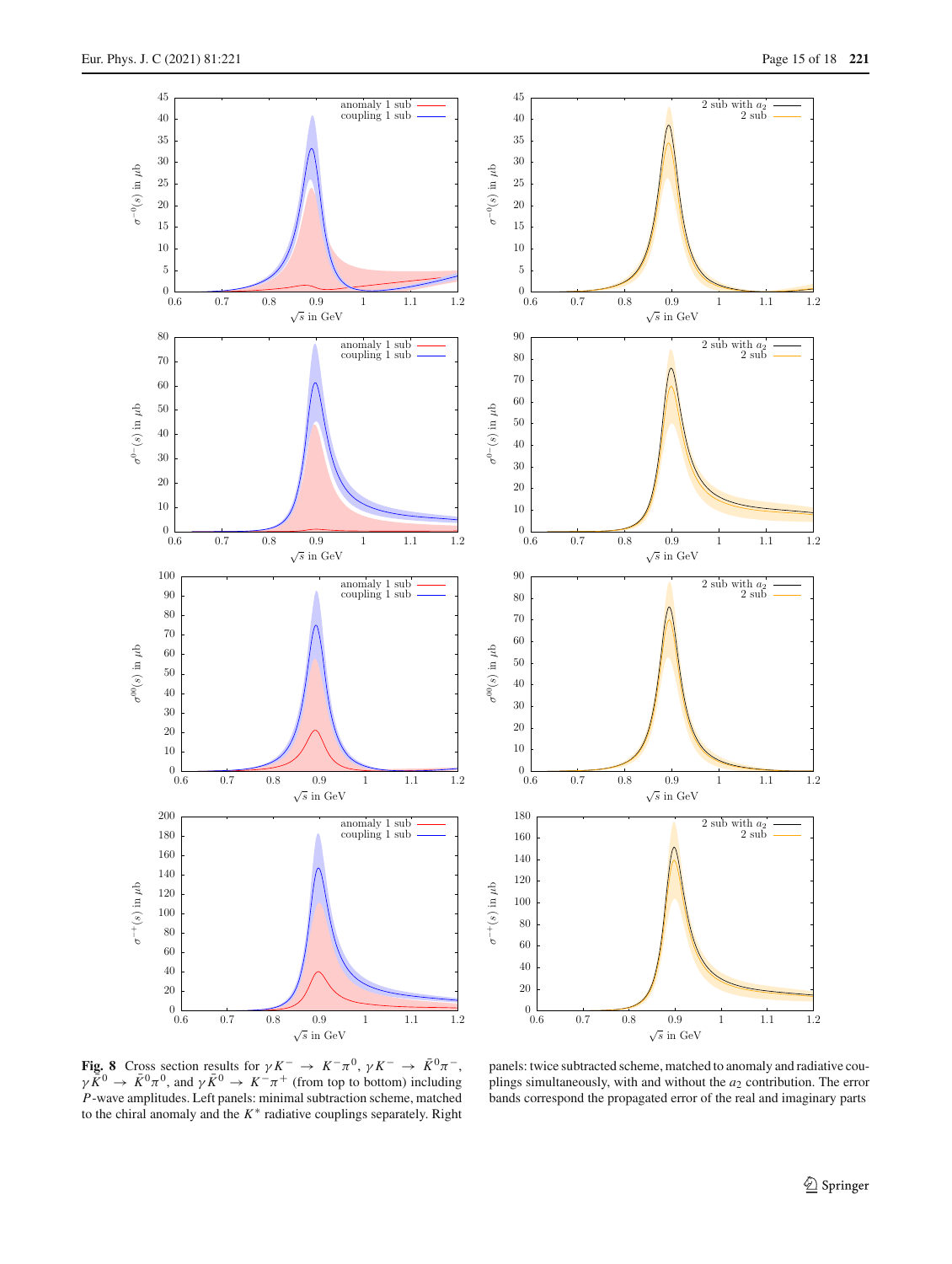where resonance couplings are defined as pole residues on unphysical Riemann sheets.

Options for future theoretical improvement comprise in particular the calculation of the next-to-leading-order, or  $O(p^6)$ , corrections to the chiral anomaly for this reaction. Furthermore, a reduction of the uncertainty in the  $\omega \to K\bar{K}$ coupling, which affects our amplitude representation rather strongly, would be highly desirable; this may be achievable via a refined analysis of the kaon vector form factor.

Once high-precision, high-statistics experimental data is available, from COMPASS++/AMBER or elsewhere, a simultaneous fit to the two observable charge configurations in  $\gamma K^-$  fixes the subtraction constants, from where it is possible to extract the physical quantities of interest. The dispersive representation therefore allows future experiments to determine precise information on the anomaly in a photon–kaon reaction as well as the radiative couplings of the  $K^*(892)$  resonance from the complete measured energy range up to  $\sqrt{s} \approx 1.2$  GeV.

**Acknowledgements** We would like to thank Martin Hoferichter, Tobias Isken, Norbert Kaiser, Malwin Niehus, Stefan Ropertz, Jacobo Ruiz de Elvira, and Mikhail Vysotsky for helpful discussions. Partial financial support by the Deutsche Forschungsgemeinschaft (DFG) through funds provided to the Sino–German CRC 110 "Symmetries and the Emergence of Structure in QCD" and by the Bonn–Cologne Graduate School of Physics and Astronomy (BCGS) is gratefully acknowledged.

**Data Availability Statement** This manuscript has no associated data or the data will not be deposited. [Authors' comment: This is a theoretical work.]

**Open Access** This article is licensed under a Creative Commons Attribution 4.0 International License, which permits use, sharing, adaptation, distribution and reproduction in any medium or format, as long as you give appropriate credit to the original author(s) and the source, provide a link to the Creative Commons licence, and indicate if changes were made. The images or other third party material in this article are included in the article's Creative Commons licence, unless indicated otherwise in a credit line to the material. If material is not included in the article's Creative Commons licence and your intended use is not permitted by statutory regulation or exceeds the permitted use, you will need to obtain permission directly from the copyright holder. To view a copy of this licence, visit [http://creativecomm](http://creativecommons.org/licenses/by/4.0/) [ons.org/licenses/by/4.0/.](http://creativecommons.org/licenses/by/4.0/) Funded by SCOAP3.

#### <span id="page-15-4"></span>**Appendix A: Kernel functions**

Starting from the definition in Eq. [\(42\)](#page-7-1) we can calculate the twice subtracted kernel functions explicitly. The form of the three kernel functions is given by [\[86](#page-17-22)]

$$
K_2^s(s, s') = \frac{s^2}{s'^2 (s' - s)},
$$
  
\n
$$
K_2^t(s, s') = \frac{3}{2b} \left[ \left( 1 - x^2 \right) Q_0(x) + x \right] - \frac{1}{s'} - \frac{a^{2}}{s'^2},
$$
  
\n
$$
K_2^u(s, s') = \frac{3}{2b} \left[ \left( 1 - x^2 \right) Q_0(x) + x \right] - \frac{1}{s'} - \frac{a^{-\Delta}}{s'^2},
$$
  
\n(A.1)

where we use the definitions

$$
x(s, s') = \frac{s' - a^{\pm \Delta}(s)}{b(s)},
$$
  
\n
$$
Q_0(x) = \frac{1}{2} \int_{-1}^{1} \frac{dz}{x - z},
$$
  
\n
$$
Q_0(x \pm i\epsilon) = \frac{1}{2} \log \left| \frac{1 + x}{1 - x} \right| \mp i\frac{\pi}{2} \theta \left( 1 - x^2 \right).
$$
 (A.2)

The once subtracted kernel functions look very similar and read

$$
K_1^s(s, s') = \frac{s}{s'(s'-s)},
$$
  
\n
$$
K_1^t(s, s') = \frac{3}{2b} \left[ \left( 1 - x^2 \right) Q_0(x) + x \right] - \frac{1}{s'},
$$
  
\n
$$
K_1^u(s, s') = \frac{3}{2b} \left[ \left( 1 - x^2 \right) Q_0(x) + x \right] - \frac{1}{s'}.
$$
 (A.3)

Finally, also the *D*-wave kernel for the  $a_2$  contribution can be calculated, which reads

$$
K_2^{t,D}(s,s') = (a^{+\Delta} - s) K_2^t(s,s')
$$
  
 
$$
- \frac{3}{2} x (1 - x^2) Q_0(x) + 1 - \frac{3(a^{+\Delta})^2}{2b^2}
$$
  
 
$$
+ \frac{b^2}{5s'^2} + \frac{3a^{+\Delta}s'}{b^2} - \frac{3s'^2}{2b^2}.
$$
 (A.4)

#### **References**

- <span id="page-15-0"></span>1. J. Wess, B. Zumino, Phys. Lett. B **37**, 95 (1971). [https://doi.org/](https://doi.org/10.1016/0370-2693(71)90582-X) [10.1016/0370-2693\(71\)90582-X](https://doi.org/10.1016/0370-2693(71)90582-X)
- <span id="page-15-1"></span>2. E. Witten, Nucl. Phys. B **223**, 422 (1983). [https://doi.org/10.1016/](https://doi.org/10.1016/0550-3213(83)90063-9) [0550-3213\(83\)90063-9](https://doi.org/10.1016/0550-3213(83)90063-9)
- <span id="page-15-2"></span>3. S.L. Adler, Phys. Rev. **177**, 2426 (1969). [https://doi.org/10.1103/](https://doi.org/10.1103/PhysRev.177.2426) [PhysRev.177.2426](https://doi.org/10.1103/PhysRev.177.2426)
- 4. J.S. Bell, R. Jackiw, Nuovo Cim. A **60**, 47 (1969). [https://doi.org/](https://doi.org/10.1007/BF02823296) [10.1007/BF02823296](https://doi.org/10.1007/BF02823296)
- <span id="page-15-3"></span>5. W.A. Bardeen, Phys. Rev. **184**, 1848 (1969). [https://doi.org/10.](https://doi.org/10.1103/PhysRev.184.1848) [1103/PhysRev.184.1848](https://doi.org/10.1103/PhysRev.184.1848)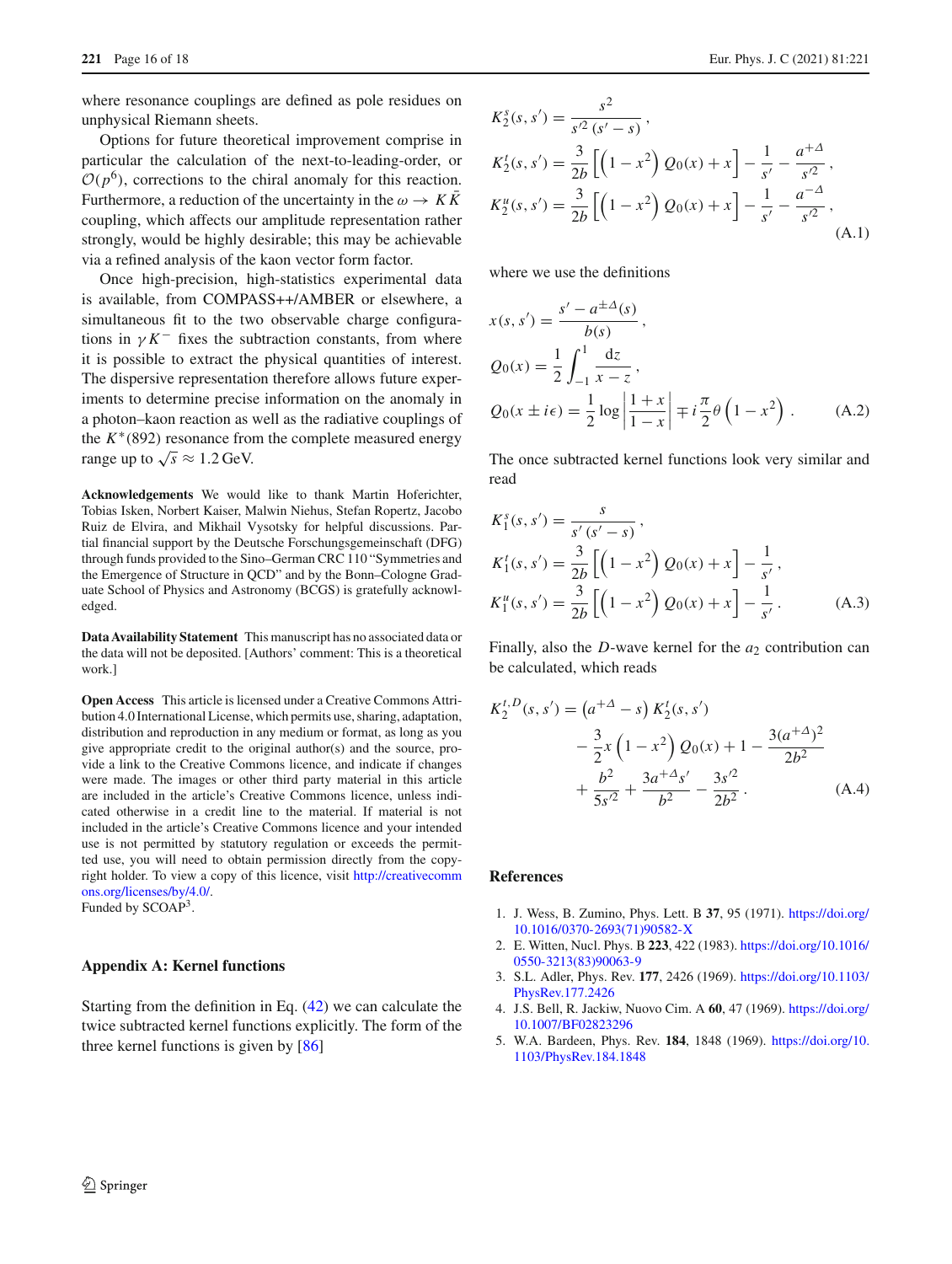- <span id="page-16-1"></span><span id="page-16-0"></span>7. S.L. Adler, B.W. Lee, S.B. Treiman, A. Zee, Phys. Rev. D **4**, 3497 (1971). <https://doi.org/10.1103/PhysRevD.4.3497>
- 8. M.V. Terent'ev, Phys. Lett. B **38**, 419 (1972). [https://doi.org/10.](https://doi.org/10.1016/0370-2693(72)90171-2) [1016/0370-2693\(72\)90171-2](https://doi.org/10.1016/0370-2693(72)90171-2)
- <span id="page-16-2"></span>9. R. Aviv, A. Zee, Phys. Rev. D **5**, 2372 (1972). [https://doi.org/10.](https://doi.org/10.1103/PhysRevD.5.2372) [1103/PhysRevD.5.2372](https://doi.org/10.1103/PhysRevD.5.2372)
- <span id="page-16-3"></span>10. H. Primakoff, Phys. Rev. **81**, 899 (1951). [https://doi.org/10.1103/](https://doi.org/10.1103/PhysRev.81.899) [PhysRev.81.899](https://doi.org/10.1103/PhysRev.81.899)
- <span id="page-16-4"></span>11. Y.M. Antipov et al., Phys. Rev. D **36**, 21 (1987). [https://doi.org/10.](https://doi.org/10.1103/PhysRevD.36.21) [1103/PhysRevD.36.21](https://doi.org/10.1103/PhysRevD.36.21)
- <span id="page-16-5"></span>12. J.A. Seyfried, Master's thesis, TU München (2017)
- <span id="page-16-6"></span>13. A. Halprin, C.M. Andersen, H. Primakoff, Phys. Rev. **152**, 1295 (1966). <https://doi.org/10.1103/PhysRev.152.1295>
- <span id="page-16-7"></span>14. C. Bemporad et al., Nucl. Phys. B **51**, 1 (1973). [https://doi.org/10.](https://doi.org/10.1016/0550-3213(73)90496-3) [1016/0550-3213\(73\)90496-3](https://doi.org/10.1016/0550-3213(73)90496-3)
- <span id="page-16-8"></span>15. W.C. Carithers, P. Mühlemann, D. Underwood, D.G. Ryan, Phys. Rev. Lett. **35**, 349 (1975). [https://doi.org/10.1103/PhysRevLett.35.](https://doi.org/10.1103/PhysRevLett.35.349) [349](https://doi.org/10.1103/PhysRevLett.35.349)
- <span id="page-16-9"></span>16. D. Berg et al., Phys. Lett. B **98**, 119 (1981). [https://doi.org/10.](https://doi.org/10.1016/0370-2693(81)90380-4) [1016/0370-2693\(81\)90380-4](https://doi.org/10.1016/0370-2693(81)90380-4)
- <span id="page-16-47"></span>17. S. Cihangir et al. [Fermilab-Minnesota-Rochester Collaboration], Phys. Lett. B **117**, 123 (1982). [https://doi.org/10.1016/](https://doi.org/10.1016/0370-2693(82)90887-5) [0370-2693\(82\)90887-5](https://doi.org/10.1016/0370-2693(82)90887-5)
- <span id="page-16-11"></span>18. C. Chandlee et al., Phys. Rev. Lett. **51**, 168 (1983). [https://doi.org/](https://doi.org/10.1103/PhysRevLett.51.168) [10.1103/PhysRevLett.51.168](https://doi.org/10.1103/PhysRevLett.51.168)
- <span id="page-16-10"></span>19. D. Carlsmith et al., Phys. Rev. Lett. **56**, 18 (1986). [https://doi.org/](https://doi.org/10.1103/PhysRevLett.56.18) [10.1103/PhysRevLett.56.18](https://doi.org/10.1103/PhysRevLett.56.18)
- <span id="page-16-12"></span>20. A. Alavi-Harati et al. [KTeV Collaboration], Phys. Rev. Lett. **89**, 072001 (2002). [https://doi.org/10.1103/PhysRevLett.89.072001.](https://doi.org/10.1103/PhysRevLett.89.072001) [arXiv:hep-ex/0110016](http://arxiv.org/abs/hep-ex/0110016)
- <span id="page-16-13"></span>21. V.S. Burtovoy, Phys. Atom. Nucl. **78**, 1470 (2015). [https://doi.org/](https://doi.org/10.1134/S1063778815130062) [10.1134/S1063778815130062](https://doi.org/10.1134/S1063778815130062)
- <span id="page-16-14"></span>22. V.S. Burtovoy, Phys. Part. Nucl. **48**, 932 (2017). [https://doi.org/10.](https://doi.org/10.1134/S1063779617060120) [1134/S1063779617060120](https://doi.org/10.1134/S1063779617060120)
- <span id="page-16-15"></span>23. P. Abbon et al. [COMPASS Collaboration], Nucl. Instrum. Methods A **779**, 69 (2015). [https://doi.org/10.1016/j.nima.2015.01.035.](https://doi.org/10.1016/j.nima.2015.01.035) [arXiv:1410.1797](http://arxiv.org/abs/1410.1797) [physics.ins-det]
- 24. B. Adams et al., 2018. [arXiv:1808.00848](http://arxiv.org/abs/1808.00848) [hep-ex]
- <span id="page-16-16"></span>25. J. Bernhard et al., AIP Conf. Proc. **2249**, 030035 (2020). [https://](https://doi.org/10.1063/5.0008957) [doi.org/10.1063/5.0008957.](https://doi.org/10.1063/5.0008957) [arXiv:1911.01498](http://arxiv.org/abs/1911.01498) [hep-ex]
- <span id="page-16-17"></span>26. M. Hoferichter, B. Kubis, D. Sakkas, Phys. Rev. D **86**, 116009 (2012). [https://doi.org/10.1103/PhysRevD.86.116009.](https://doi.org/10.1103/PhysRevD.86.116009) [arXiv:1210.6793](http://arxiv.org/abs/1210.6793) [hep-ph]
- <span id="page-16-18"></span>27. M. Hoferichter, B. Kubis, M. Zanke, Phys. Rev. D **96**, 114016 (2017). [https://doi.org/10.1103/PhysRevD.96.114016.](https://doi.org/10.1103/PhysRevD.96.114016) [arXiv:1710.00824](http://arxiv.org/abs/1710.00824) [hep-ph]
- <span id="page-16-19"></span>28. R.A. Briceño, J.J. Dudek, R.G. Edwards, C.J. Shultz, C.E. Thomas, D.J. Wilson, Phys. Rev. Lett. **115**, 242001 (2015). [https://doi.org/](https://doi.org/10.1103/PhysRevLett.115.242001) [10.1103/PhysRevLett.115.242001.](https://doi.org/10.1103/PhysRevLett.115.242001) [arXiv:1507.06622](http://arxiv.org/abs/1507.06622) [hep-ph]
- 29. R.A. Briceño, J.J. Dudek, R.G. Edwards, C.J. Shultz, C.E. Thomas, D.J. Wilson, Phys. Rev. D **93**, 114508 (2016). [https://doi.org/10.](https://doi.org/10.1103/PhysRevD.93.114508) [1103/PhysRevD.93.114508.](https://doi.org/10.1103/PhysRevD.93.114508) [arXiv:1604.03530](http://arxiv.org/abs/1604.03530) [hep-ph]
- <span id="page-16-20"></span>30. C. Alexandrou, L. Leskovec, S. Meinel, J. Negele, S. Paul, M. Petschlies, A. Pochinsky, G. Rendon, S. Syritsyn, Phys. Rev. D **98**, 074502 (2018). [https://doi.org/10.1103/PhysRevD.98.074502.](https://doi.org/10.1103/PhysRevD.98.074502) [arXiv:1807.08357](http://arxiv.org/abs/1807.08357) [hep-lat]
- <span id="page-16-21"></span>31. M. Niehus, M. Hoferichter, B. Kubis, PoS **CD2018**, 076 (2019). [https://doi.org/10.22323/1.317.0076.](https://doi.org/10.22323/1.317.0076) [arXiv:1902.10150](http://arxiv.org/abs/1902.10150) [hep-ph]
- <span id="page-16-22"></span>32. M. Hoferichter, B. Kubis, S. Leupold, F. Niecknig, S.P. Schneider, Eur. Phys. J. C **74**, 3180 (2014). [https://doi.org/10.1140/epjc/](https://doi.org/10.1140/epjc/s10052-014-3180-0) [s10052-014-3180-0.](https://doi.org/10.1140/epjc/s10052-014-3180-0) [arXiv:1410.4691](http://arxiv.org/abs/1410.4691) [hep-ph]
- 33. M. Hoferichter, B.-L. Hoid, B. Kubis, S. Leupold, S.P. Schneider, Phys. Rev. Lett. **121**, 112002 (2018). [https://doi.org/10.1103/](https://doi.org/10.1103/PhysRevLett.121.112002) [PhysRevLett.121.112002.](https://doi.org/10.1103/PhysRevLett.121.112002) [arXiv:1805.01471](http://arxiv.org/abs/1805.01471) [hep-ph]
- <span id="page-16-23"></span>34. M. Hoferichter, B.-L. Hoid, B. Kubis, S. Leupold, S.P. Schneider, JHEP **10**, 141 (2018). [https://doi.org/10.1007/JHEP10\(2018\)141.](https://doi.org/10.1007/JHEP10(2018)141) [arXiv:1808.04823](http://arxiv.org/abs/1808.04823) [hep-ph]
- <span id="page-16-24"></span>35. G. Colangelo, M. Hoferichter, B. Kubis, M. Procura, P. Stoffer, Phys. Lett. B **738**, 6 (2014). [https://doi.org/10.1016/j.physletb.](https://doi.org/10.1016/j.physletb.2014.09.021) [2014.09.021.](https://doi.org/10.1016/j.physletb.2014.09.021) [arXiv:1408.2517](http://arxiv.org/abs/1408.2517) [hep-ph]
- <span id="page-16-25"></span>36. T. Aoyama et al., Phys. Rep. **887**, 1 (2020). [https://doi.org/10.1016/](https://doi.org/10.1016/j.physrep.2020.07.006) [j.physrep.2020.07.006.](https://doi.org/10.1016/j.physrep.2020.07.006) [arXiv:2006.04822](http://arxiv.org/abs/2006.04822) [hep-ph]
- <span id="page-16-26"></span>37. D.M. Berg, Ph.D. thesis, Rochester University (1983)
- <span id="page-16-27"></span>38. R. García-Martín B. Moussallam, Eur. Phys. J. C **70**, 155 (2010). [https://doi.org/10.1140/epjc/s10052-010-1471-7.](https://doi.org/10.1140/epjc/s10052-010-1471-7) [arXiv:1006.5373](http://arxiv.org/abs/1006.5373) [hep-ph]
- <span id="page-16-28"></span>39. I. Danilkin, O. Deineka, M. Vanderhaeghen, Phys. Rev. D **101**, 054008 (2020). [https://doi.org/10.1103/PhysRevD.101.054008.](https://doi.org/10.1103/PhysRevD.101.054008) [arXiv:1909.04158](http://arxiv.org/abs/1909.04158) [hep-ph]
- <span id="page-16-29"></span>40. I. Danilkin, O. Deineka, M. Vanderhaeghen, Phys. Rev. D **96**, 114018 (2017). [https://doi.org/10.1103/PhysRevD.96.114018.](https://doi.org/10.1103/PhysRevD.96.114018) [arXiv:1709.08595](http://arxiv.org/abs/1709.08595) [hep-ph]
- <span id="page-16-30"></span>41. J. Lu, B. Moussallam, Eur. Phys. J. C **80**, 436 (2020). [https://doi.](https://doi.org/10.1140/epjc/s10052-020-7969-8) [org/10.1140/epjc/s10052-020-7969-8.](https://doi.org/10.1140/epjc/s10052-020-7969-8) [arXiv:2002.04441](http://arxiv.org/abs/2002.04441) [hepph]
- <span id="page-16-31"></span>42. F. Guerrero, J. Prades, Phys. Lett. B **405**, 341 (1997). [https://doi.](https://doi.org/10.1016/S0370-2693(97)00656-4) [org/10.1016/S0370-2693\(97\)00656-4.](https://doi.org/10.1016/S0370-2693(97)00656-4) [arXiv:hep-ph/9702303](http://arxiv.org/abs/hep-ph/9702303)
- <span id="page-16-32"></span>43. M. Moinester [COMPASS Collaboration], Czech. J. Phys. **53**, B169 (2003). [arXiv:hep-ex/0301024](http://arxiv.org/abs/hep-ex/0301024)
- <span id="page-16-33"></span>44. M.I. Vysotsky, E.V. Zhemchugov, Phys. Rev. D **93**, 094029 (2016). [https://doi.org/10.1103/PhysRevD.93.094029.](https://doi.org/10.1103/PhysRevD.93.094029) Erratum: Phys. Rev. D **94**, 019901 (2016). [arXiv:1512.04438](http://arxiv.org/abs/1512.04438) [hep-ph]
- <span id="page-16-34"></span>45. T. Ebertshäuser, Ph.D. thesis, Mainz University (2001)
- <span id="page-16-35"></span>46. C. Hacker, Ph.D. thesis, Mainz University (2008)
- <span id="page-16-36"></span>47. N.N. Khuri, S.B. Treiman, Phys. Rev. **119**, 1115 (1960). [https://](https://doi.org/10.1103/PhysRev.119.1115) [doi.org/10.1103/PhysRev.119.1115](https://doi.org/10.1103/PhysRev.119.1115)
- <span id="page-16-37"></span>48. P. Büttiker, S. Descotes-Genon, B. Moussallam, Eur. Phys. J. C **33**, 409 (2004). [https://doi.org/10.1140/epjc/s2004-01591-1.](https://doi.org/10.1140/epjc/s2004-01591-1) [arXiv:hep-ph/0310283](http://arxiv.org/abs/hep-ph/0310283)
- <span id="page-16-40"></span>49. J.R. Peláez, A. Rodas, Phys. Rev. D **93**, 074025 (2016). [https://doi.](https://doi.org/10.1103/PhysRevD.93.074025) [org/10.1103/PhysRevD.93.074025.](https://doi.org/10.1103/PhysRevD.93.074025) [arXiv:1602.08404](http://arxiv.org/abs/1602.08404) [hep-ph]
- <span id="page-16-38"></span>50. J.R. Peláez, A. Rodas, (2020). [arXiv:2010.11222](http://arxiv.org/abs/2010.11222) [hep-ph]
- <span id="page-16-39"></span>51. S. Mandelstam, Phys. Rev. **112**, 1344 (1958). [https://doi.org/10.](https://doi.org/10.1103/PhysRev.112.1344) [1103/PhysRev.112.1344](https://doi.org/10.1103/PhysRev.112.1344)
- <span id="page-16-41"></span>52. M. Jacob, G.C. Wick, Ann. Phys. **7**, 404 (1959). [https://doi.org/10.](https://doi.org/10.1016/0003-4916(59)90051-X) [1016/0003-4916\(59\)90051-X](https://doi.org/10.1016/0003-4916(59)90051-X)
- <span id="page-16-42"></span>53. G.F. Chew, M.L. Goldberger, F.E. Low, Y. Nambu, Phys. Rev. **106**, 1345 (1957). <https://doi.org/10.1103/PhysRev.106.1345>
- 54. L. Tiator, D. Drechsel, Nucl. Phys. A **508**, 541C (1990). [https://](https://doi.org/10.1016/0375-9474(90)90516-O) [doi.org/10.1016/0375-9474\(90\)90516-O](https://doi.org/10.1016/0375-9474(90)90516-O)
- 55. D. Drechsel, L. Tiator, J. Phys. G **18**, 449 (1992). [https://doi.org/](https://doi.org/10.1088/0954-3899/18/3/004) [10.1088/0954-3899/18/3/004](https://doi.org/10.1088/0954-3899/18/3/004)
- 56. O. Hanstein, D. Drechsel, L. Tiator, Phys. Lett. B **399**, 13 (1997). [https://doi.org/10.1016/S0370-2693\(97\)00272-4.](https://doi.org/10.1016/S0370-2693(97)00272-4) [arXiv:nucl-th/9612057](http://arxiv.org/abs/nucl-th/9612057)
- 57. O. Hanstein, D. Drechsel, L. Tiator, Nucl. Phys. A **632**, 561 (1998). [https://doi.org/10.1016/S0375-9474\(98\)00818-5.](https://doi.org/10.1016/S0375-9474(98)00818-5) [arXiv:nucl-th/9709067](http://arxiv.org/abs/nucl-th/9709067)
- <span id="page-16-43"></span>58. B. Pasquini, D. Drechsel, L. Tiator, Eur. Phys. J. A **27**, 231 (2006). [https://doi.org/10.1140/epja/i2006-10004-2.](https://doi.org/10.1140/epja/i2006-10004-2) [arXiv:nucl-th/0603006](http://arxiv.org/abs/nucl-th/0603006)
- <span id="page-16-44"></span>59. J. Stern, H. Sazdjian, N.H. Fuchs, Phys. Rev. D **47**, 3814 (1993). [https://doi.org/10.1103/PhysRevD.47.3814.](https://doi.org/10.1103/PhysRevD.47.3814) [arXiv:hep-ph/9301244](http://arxiv.org/abs/hep-ph/9301244)
- 60. M. Knecht, B. Moussallam, J. Stern, N.H. Fuchs, Nucl. Phys. B **457**, 513 (1995). [https://doi.org/10.1016/0550-3213\(95\)00515-3.](https://doi.org/10.1016/0550-3213(95)00515-3) [arXiv:hep-ph/9507319](http://arxiv.org/abs/hep-ph/9507319)
- <span id="page-16-45"></span>61. M. Zdráhal, J. Novotný, Phys. Rev. D **78**, 116016 (2008). [https://](https://doi.org/10.1103/PhysRevD.78.116016) [doi.org/10.1103/PhysRevD.78.116016.](https://doi.org/10.1103/PhysRevD.78.116016) [arXiv:0806.4529](http://arxiv.org/abs/0806.4529) [hep-ph]
- <span id="page-16-46"></span>62. M. Dax, Master's thesis, Bonn University (2020)